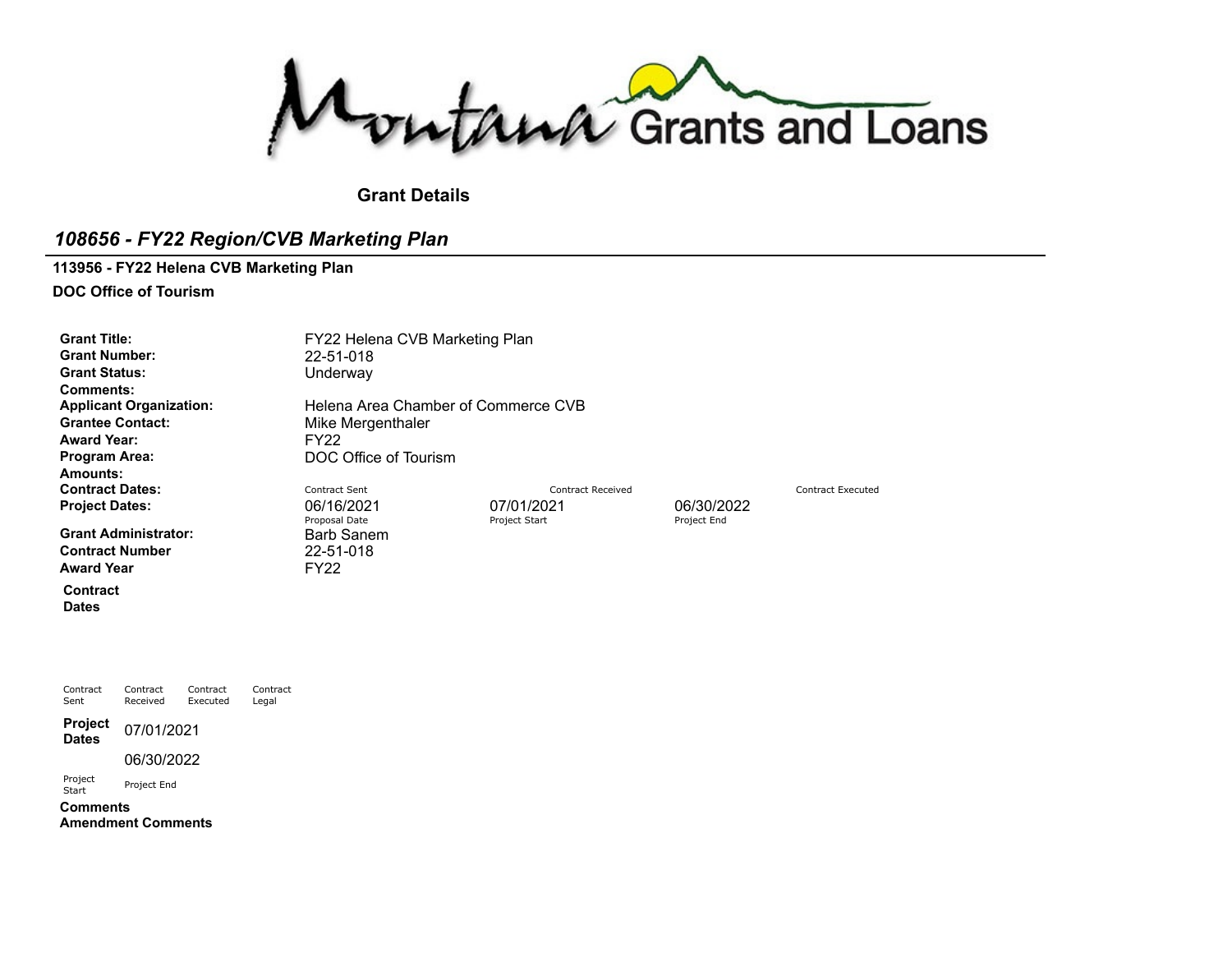Describe your destination (who you are, who you wish to attract and why would they come) addressing your strengths, opportunities, and potential challenges. How does your *destination align with Montana's brand pillars?*

#### **Introduction and current situation**

As we start our planning process for the development of the FY22 Helena CVB marketing plan, we are still in the midst of a global pandemic. Things are certainly more positive than they were a year ago, with declining numbers of cases and the rollout of a vaccine. However, we know that we will still be facing challenges as our businesses and economy start to recover. The hospitality and service industries that feed travel and tourism have taken a huge hit in the last year, and we have done everything we could to provide support within this challenging time. It is our hope that we will start to see tourism growth in our area in the summer and fall of 2021 and that it will continue to grow over time until we have COVID under control and in our rearview sights. We are approaching the FY22 Marketing Plan conservatively, as we did for the FY21 plan. We will work as much flexibility into the plan as possible and monitor industry trends and our budget along the way. We will lean into the expertise of our CVB committee and communications firm to make adjustments as needed. We also will continue to encourage safe travel protocols whenever possible. We look forward to seeing the travel industry come back to its full potential for the betterment of our area and state.

#### **Identity of Helena – as identified by the Helena CVB**

Helena, Montana, is much more than just the state capital; it is a vibrant community bordering some of the best recreation opportunities in Montana. Nestled against the Rocky Mountains and built by gold mining, Montana's capital city strikes a unique balance between having a rich history and being a lively arts and culture town. Surrounded by pristine mountain scenery, numerous rivers and lakes, clean fresh air, and an abundance of wildlife, Helena is a unique travel destination.

As a tourist destination, Helena offers the following strengths and resources:

- Arts and culture, such as Grandstreet Theatre, Montana Shakespeare Company, Great Northern Carousel, Holter Museum of Art, Myrna Loy Center for the Performing and Media Arts, Archie Bray Foundation for the Ceramic Arts, ExplorationWorks, Clay Arts Guild of Helena, Cathedral of Saint Helena, Carroll College, Queen City Ballet, Helena Symphony Orchestra and Chorale, and Civic Center events.
- Helena has received several designations that make it desirable to visitors, including International Mountain Bicycling Association Ride Center, Rand McNally Best of the Road for Geocaching, USA Today's 10<sup>th</sup> Best State Capital Worth Visiting, and many more.
- Helena is central to Montana history with historical attractions such as Montana's Museum at the Montana Historical Society, "Montana's Most Historic Mile" Last Chance Gulch, Original Governor's Mansion, Historic Mansion District, Reeder's Alley, nearby ghost towns, Gates of the Mountains, Lewis and Clark Trail, Montana Military Museum, Montana's State Capitol Building, and the Last Chance Tour Train.
- Outdoor recreation abounds with fishing, hunting, hiking, camping, boating, rafting, downhill and cross-country skiing, snowmobiling, mountain biking, golfing, and horseback riding. Visitors can enjoy Gates of the Mountains, the mighty Missouri River, Holter Lake, Canyon Ferry Lake, Hauser Lake, Spring Meadow Lake, Great Divide Ski Area, Montana WILD, and over 80 miles of trails on readily accessible public lands.
- Conveniently and centrally located, Helena is a perfect stop for activities and overnight stays for those traveling between Glacier and Yellowstone National Parks and for Canadians and snowbirds heading south.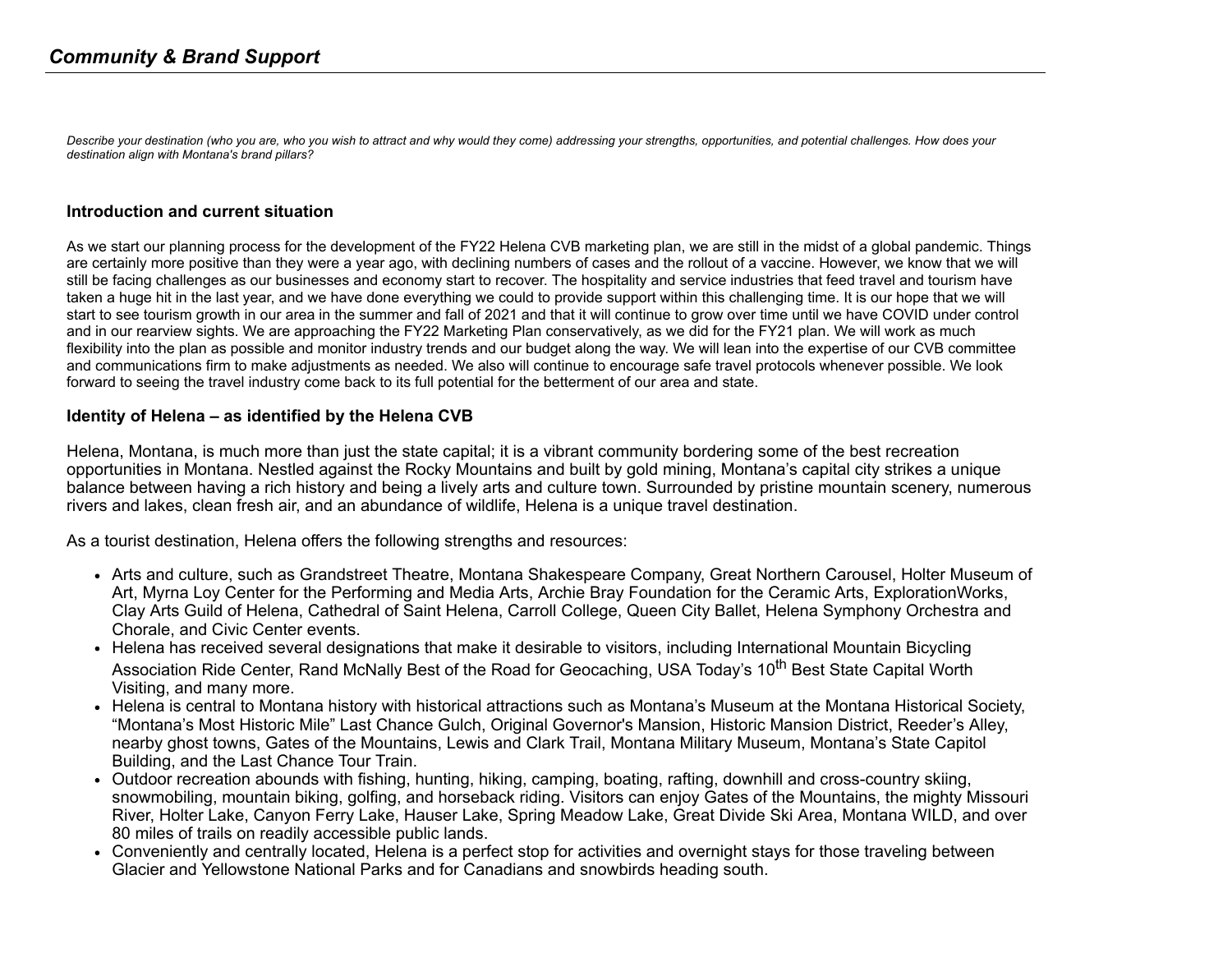- Special events and festivals throughout the year, including the Last Chance Stampede and Rodeo, Governor's Cup Race, Trail Rider, Farmers Market, Downtown Helena's Art Walks and Wednesday's Alive at Five, Symphony Under the Stars, Meadowlark Music Festival, Last Chance Music Fest, Hikes, Bikes and Brews Music Festival, Mondays at the Myrna Loy Center, Made in Montana Trade Show, Montana Mucker, state sports tournaments, and many other regional events.
- Helena has the most nonprofits per capita than any other population center in Montana. This focus on civic involvement and social service creates an inviting community.

#### Helena's marketing efforts are often challenged by the following weaknesses and critical issues identified by the CVB:

- The cost of airfare and flexibility of connections is a concern for travelers
- Limited public transportation, both from outside and inside the city of Helena
- Limited large-scale convention and event facilities
- Limited signage directing visitors to Helena attractions on interstate highways and within the city
- Helena events are seeing increased competition from other Montana towns' events
	- Helena is working to secure High School events such as State Cross Country, Soccer, and other events that fit into the limited infrastructure and space availability in the community
- Lack of extended store, shopping, and attraction hours to accommodate tourists
	- While still an issue, store owner education and downtown events have made headway into resolving this challenge
- With the COVID-19 pandemic, the Helena CVB is working with diminished funding and a slow start up to travel and tourism as we navigate the rest of 2021 and into 2022

### **Montana's Brand Pillars perfectly match with Helena and what it offers visitors.**

#### *More spectacular unspoiled nature than anywhere else in the lower 48.*

Its location, nestled against the Rocky Mountains and opening into a lush valley, highlights the spectacular unspoiled nature that can be found just outside the city limits. Helena is surrounded by pristine mountains, rivers, and lakes. With over 80 miles of trails on Helena's South Hills, nearby public land, and Gates of the Mountains, visitors can escape into an outdoors that is still very much like it was when Lewis and Clark first set eyes on it.

*Vibrant and charming small towns that serve as gateways to natural wonders.*

Named one of the Best Small Art Towns, Helena has all the amenities of a big city but with a small-town feel. In addition to its rich history and culture, visitors will find biking and hiking trails, blue-ribbon fishing, and water recreation opportunities just outside city limits.

### *Breathtaking experiences by day, relaxing hospitality at night.*

Whether it is the panoramic views from atop MacDonald Pass or watching a resident artist create their next piece at Archie Bray, Helena offers visitors unique and breathtaking experiences that can't be found elsewhere. Stroll along the walking mall to explore the many local shops. Or relax and enjoy some Helena flavor at a local restaurant, brewery, or distillery. At night, visitors can choose from historic bed and breakfasts or established hotels offering hometown Montana hospitality.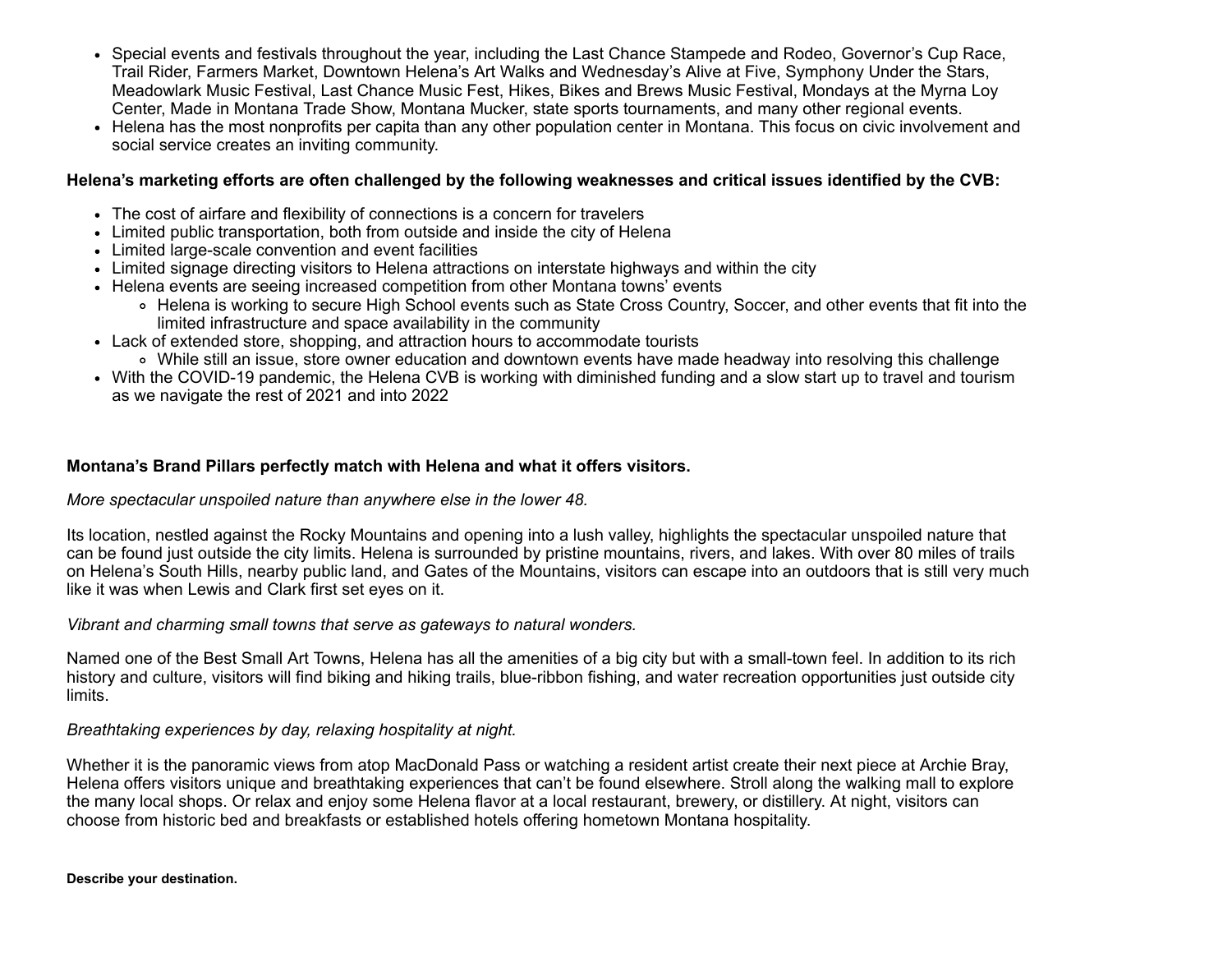The Helena CVB addresses the three-phase decision process across its marketing plan with various tactics implemented to provide a smooth process throughout the target's travel planning.

### *Inspiration*

In the Inspiration phase, the target audience will be made aware of Helena's attributes, inspiring a desire to visit Helena. Select tactics in the marketing plan address this phase by featuring information about Helena, promoting key attributes that interest target markets, and utilizing vivid, high-quality imagery. The tactics involved in the marketing plan that are part of the Inspiration phase include:

- Consumer Advertising: The Helena CVB will develop a strategic media plan that utilizes partner co-ops when available, and placement within publications that reach the target markets. Ads content will highlight activities with a strong call to action and striking imagery.
- Digital Advertising: The Helena CVB will develop a strategic digital media plan that targets markets with interest in the attributes of Helena. Digital ads will include eye-catching images that encourage engagement with links to specific pages with relevant content within Helenamt.com. Portions of the digital campaign will also include targeted video messages and native content to drive interest.
- Public Relations: The Helena CVB will seek out opportunities with national and regional publications as well as freelance writers/photographers to help generate stories about Helena. This will be accomplished by reaching out to magazine editors, responding to media inquiries, and pitching of special events or new opportunities for visitors to Helena. The CVB will also provide assistance to the Helena TBID, Southwest Montana and Montana Office of Tourism and Business Development, if needed, to support their public relations efforts whenever possible.
- Photo Library: The Helena CVB continues to build its photo library, which includes hero shots and photos highlighting activities in and around Helena. It is used for advertising, media inquiries, news releases, website content, and social media.
- Video: Helena uses short-form video as an opportunity to highlight Helena's attributes and activities. The video messaging includes a strong call to action to visit Helena. Videos are being used for advertising, public relations, social media, and website content.
- Opportunity: It is important to have some reserved budget available for opportunities that may occur during the FY21 marketing year.

#### *Orientation*

In the Orientation phase, the target begins researching the details of their trip, including the route and mode of transportation. Select tactics in the marketing plan address this phase by highlighting Helena's convenient location both within the state and between Glacier National Park and Yellowstone National Park. The tactics in the marketing plan that are part of the Orientation phase include:

- Helenamt.com: The Helena CVB will continue to work with the Helena TBID to maintain a website that provides travelers with access to information they need to plan their trip from beginning to end.
- Consumer Advertising: Beyond a strategic media plan, ads feature a call out to Helena's convenient location between the parks, and for fly market promotions, mention of Helena's Regional Airport.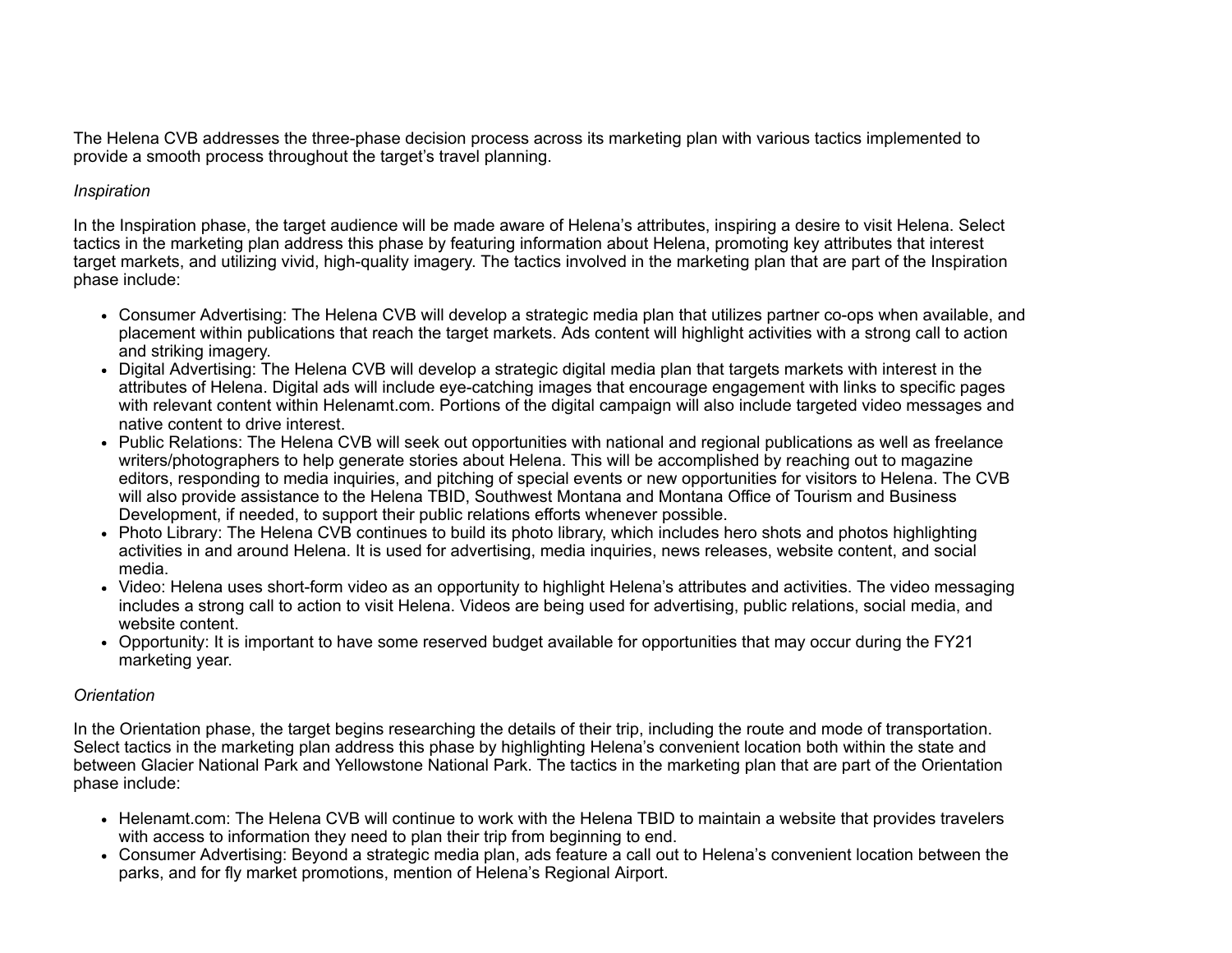Visitor Guide: The Helena Travel Guide is an important piece in developing the traveler's intent to visit Helena. The travel guide is used in response to media inquiries and consumer advertising inquiries. It is distributed regionally and locally. The travel guide consists of maps, suggested routes, main attractions, dining options, breweries, distilleries, and local attractions.

#### *Facilitation*

In the Facilitation phase, the traveler is looking for things to see and do in Helena and along the way. Select tactics in the marketing plan address this phase by providing sample itineraries, day trips, and activities broken into easy-to-use categories. The tactics in the marketing plan that are part of the Facilitation phase include:

- Helenamt.com: The Helena CVB will continue to partner with the Helena TBID to maintain the site to include itineraries, easy-to-navigate activities, and must-see landmarks.
- Official Visitors' Guide: Full of information and maps needed to explore Helena. These guides are available throughout Helena including lodging and popular attractions.
- Brochures: The Helena CVB developed a rack card brochure that highlights Helena's convenient location and main attractions. The brochure features hero shots and narrative copy about Helena and the surrounding area. The brochures are distributed along the travel corridor for visitors to Glacier and Yellowstone National Parks and to inform visitors about what Helena has to offer and why it's a perfect stop.
- Dining Guides: A detailed dining guide is printed and distributed through the Chamber of Commerce to local attractions and area hotels.
- Visitor Centers: The Chambers' visitor center features knowledgeable staff and printed materials about what to see and do in Helena. The CVB will also continue to maintain the visitors welcoming center at the Helena Regional Airport. This center features events and attractions both in the Helena are and in the South West Montana Region and welcomes visitors arriving by air. This center is stocked with printed materials that are available for visitors to take with them.
- Helena Walking Tour App: The app walks visitors through Helena's unique history and architecture. It includes augmented reality that literally makes history come alive for the visitor.

**Optional: Include attachments here**

*a. Define your target markets (demographic, geopgraphic and psychographic).*

### **Target Geographic Markets:**

Based on inquiries from our marketing and advertising efforts, visitors to the Helena Chamber of Commerce Visitor Centers, direct flights to Helena Regional Airport, and the Destination Analysis report, Southwest Montana Arrivalist data, hotels and attractions, the Helena CVB will target the following states and provinces: Washington, Idaho, Utah, California, Texas, Oregon, Illinois, Colorado, Wyoming, North Dakota, Minnesota, Arizona, Alberta, and Saskatchewan.

### **Target Psychographics:**

The psychographic characteristics of Helena CVB's target market include those who appreciate unique dining experiences that are chef-owned/operated and that use food that is sourced locally; craft breweries and distilleries that offer an authentic connection with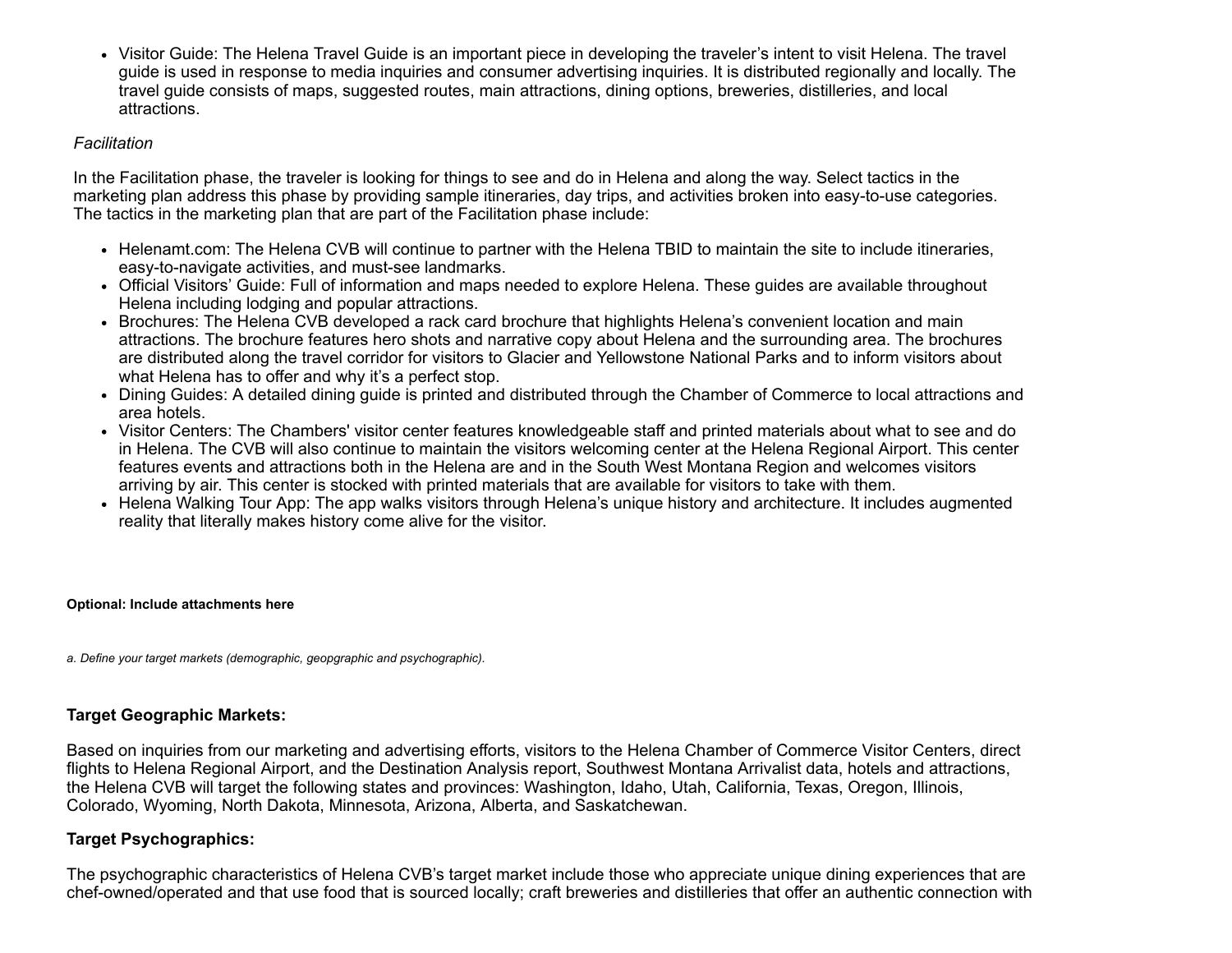artisan brewers; and varied music offerings, from small groups within a pub to medium-sized concerts at the fairgrounds. Our target also values access to our renowned biking trails, stunning waterways, and easy access for hiking and exploring.

## **Target Demographics:**

A) Travelers Visiting Family and Friends: The most popular leisure travel purpose in Montana and nationally is visiting friends and relatives. These are adults 35+ years of age, traveling with or without children. They have a household income of \$70,000+, participate in scenic trips, photography, camping and hiking, wildlife viewing, skiing, and snowmobiling. These travelers enjoy outdoor activities, hands-on experiences, and tend to visit state parks, museums, historic trails, and nature areas. They enjoy unique dining experiences, craft breweries, and music venues.

B) Leisure Travelers: Adults 35+. They have a household income of \$70,000+ and travel with or without children in the summer months. They participate in shopping, attend social/family events, outdoor activities, rural sightseeing, and visit historic places and museums.

- Family Travelers: Affluent households with children under the age of 18
- History Buffs: Travelers who rate "historic attractions" as an extremely important attribute in selecting travel destinations

C) Adventure Travelers: Adults 30+ years of age, traveling with or without children. They have a household income of \$70,000+. They enjoy and participate in outdoor activities, such as mountain biking, fishing, hiking/backpacking, camping, water recreation, skiing, and snowmobiling. They also enjoy unique dining experiences, craft breweries, and music venues.

E) Business Travelers/Meeting & Convention Planners: Business travelers often include leisure activities during at least one of their trips, and many take family or friends on those trips. We are targeting meeting and convention planners who seek to book small to medium-sized conventions and meetings in an area offering unique western hospitality with a variety of local historic, cultural, and recreational activities.

*b. What are your emerging markets?*

Helena has two main emerging markets and a market that is transitioning from emerging to a major target market. We will reach these markets through our planned tactics included in our marketing plan and through our creative execution.

# **Emerging:**

**Music Festivals***:* Music festivals are still on the rise and new ones are constantly being developed in cities across the United States and Montana. According to Billboard online, in the U.S. alone, 32 million people go to at least one music festival every year. Helena is fortunate to support four festivals annually – the Meadowlark Music Festival, the Last Chance Music Fest, Hikes, Bikes and Brews Music Festival, and Symphony Under the Stars. Along with these festivals, the Lewis and Clark County Fairgrounds offers night shows during the Last Chance Stampede and Fair and music is provided at Helena's weekly Alive at Five event. And lastly, Helena offers a vibrant music scene with live music provided at local establishments such as Miller's Crossing, Lewis and Clark Tap Room, Blackfoot River Brewing, and Silver Star, just to name a few.

**Beercations**: As craft breweries continue to grow in popularity across the country, so too has beer-related travel. Craft brewers are now a main attraction for travelers and have even become the star in annual events that draw large crowds. According to the Brewers Association, in 2017, beer tourism continued to grow, with the average traveler visiting 2.5 breweries. Helena has long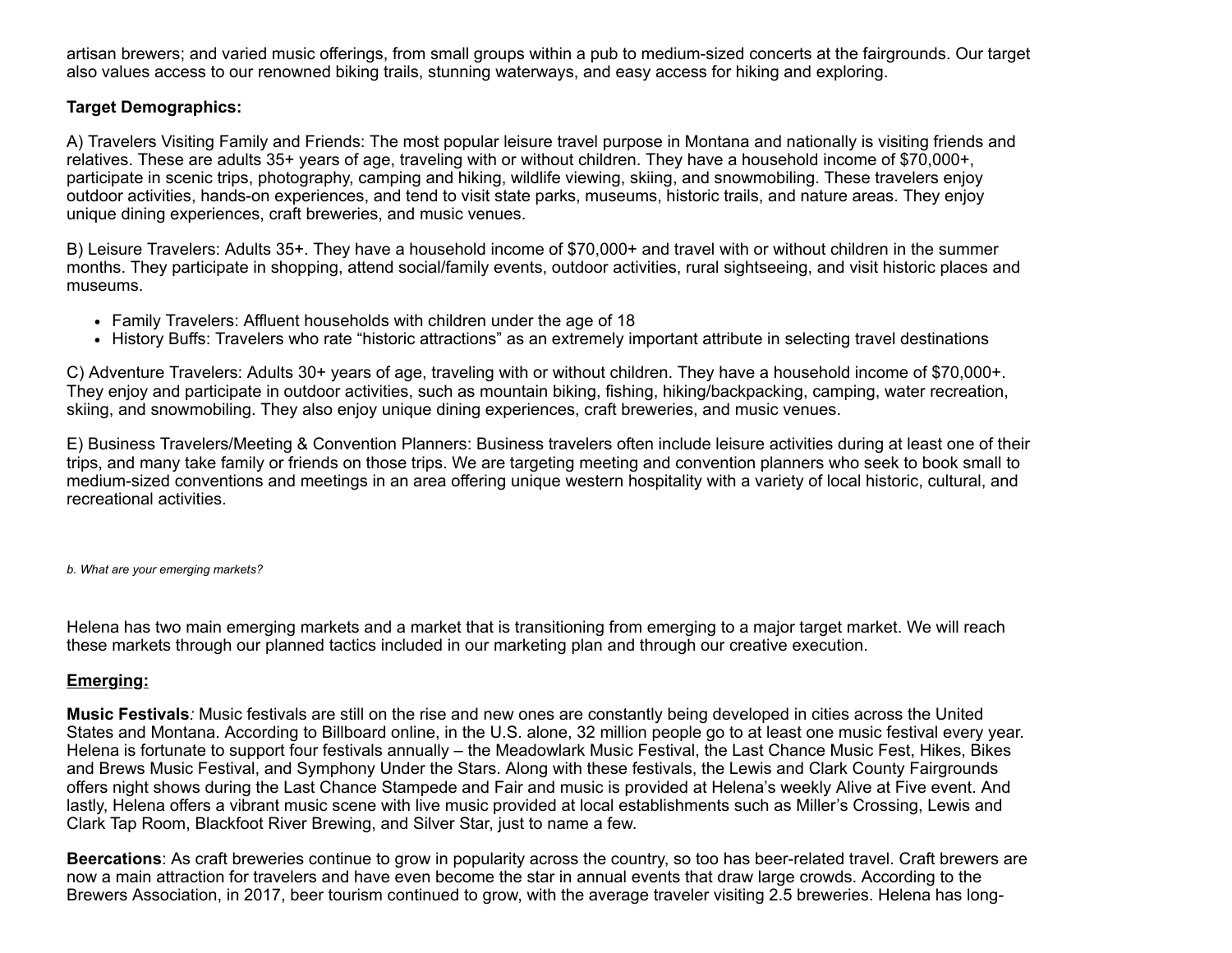established award-winning breweries as well as up-and-coming new breweries that are already a hit at local brew fests. Beercations have been increasing due to large travel sites such as Travelocity creating suggested beer trails and a beer tourism index. While this is a niche audience, it continues to grow, and Helena has the perfect mix to entice travelers looking for a beercation.

**Astro-tourism:** The Montana Learning Center at Canyon Ferry Lake will be expanding its programs and observatories. It will include the largest public-access telescope in Montana, and a robotic telescope equipped with a camera specifically designed to capture stellar objects. The Learning Center will also add two additional state-of-the-art telescopes, one for solar viewing, and the other for lunar and planetary observation. These additions will ensure that visitors have access to a broad range of astronomical observations, including solar, lunar, planetary, and deep space. The Learning Center has also been named a "Dark Sky Destination" by the Montana Chapter of the International Dark Sky Association. This state-of-the-art observatory, coupled with our dark skies will offer tourists a truly unique experience. In May of 2021 the Montana Learning Center was awarded a \$67,000 grant from the Department of Commerce. These funds will be used to upgrade telescopes in the existing observatories, enhance public outreach, and promote awareness of this exceptional facility. In August of 2017, a University of Michigan study estimated that 215 million Americans viewed the eclipse, and it was calculated that 7 million people traveled to get in the path of totality. This is concrete evidence that there is a great deal of interest in astro-tourism and provides an opportunity to cultivate experiences that showcase what outer space has to offer in Helena, Montana.

## **Emerging/Major:**

**Mountain Bikers**: With the slogan "a singletrack at the end of every street," and the designation of a Ride Center by the International Mountain Bicycling Association, Helena has become a destination for mountain bikers. Since 2015, Trail Rider shuttle service use has risen from 1,568 riders to 3,767 in 2017. From ITRR's Trail Usage study, we know just over a quarter of all mountain bikers surveyed were from outside the local area. Helena will continue to grow this market because it has the infrastructure and tools (more than 80 miles of trails, bikehelena.com, Trail Rider shuttle service, ride events, Vigilante Bike Park) in place to reach mountain bikers and provide an unmatched experience.

**Optional: Include attachments here.**

*c. What research supports your target marketing?*

The Helena CVB utilizes ITRR to refine its target audiences, including why visitors are attracted to Montana. The Helena CVB is also using the research data provided by Destination Analysis and Southwest Region Arrivalist about Montana's potential highvalue visitors and to create targets and strategic messaging. Visits to the Helenamt.com site also help define the geographic targets outlined in the marketing plan.

Additional resources include:

- ustravel.org
- ntaonline.com
- brewersassociation.org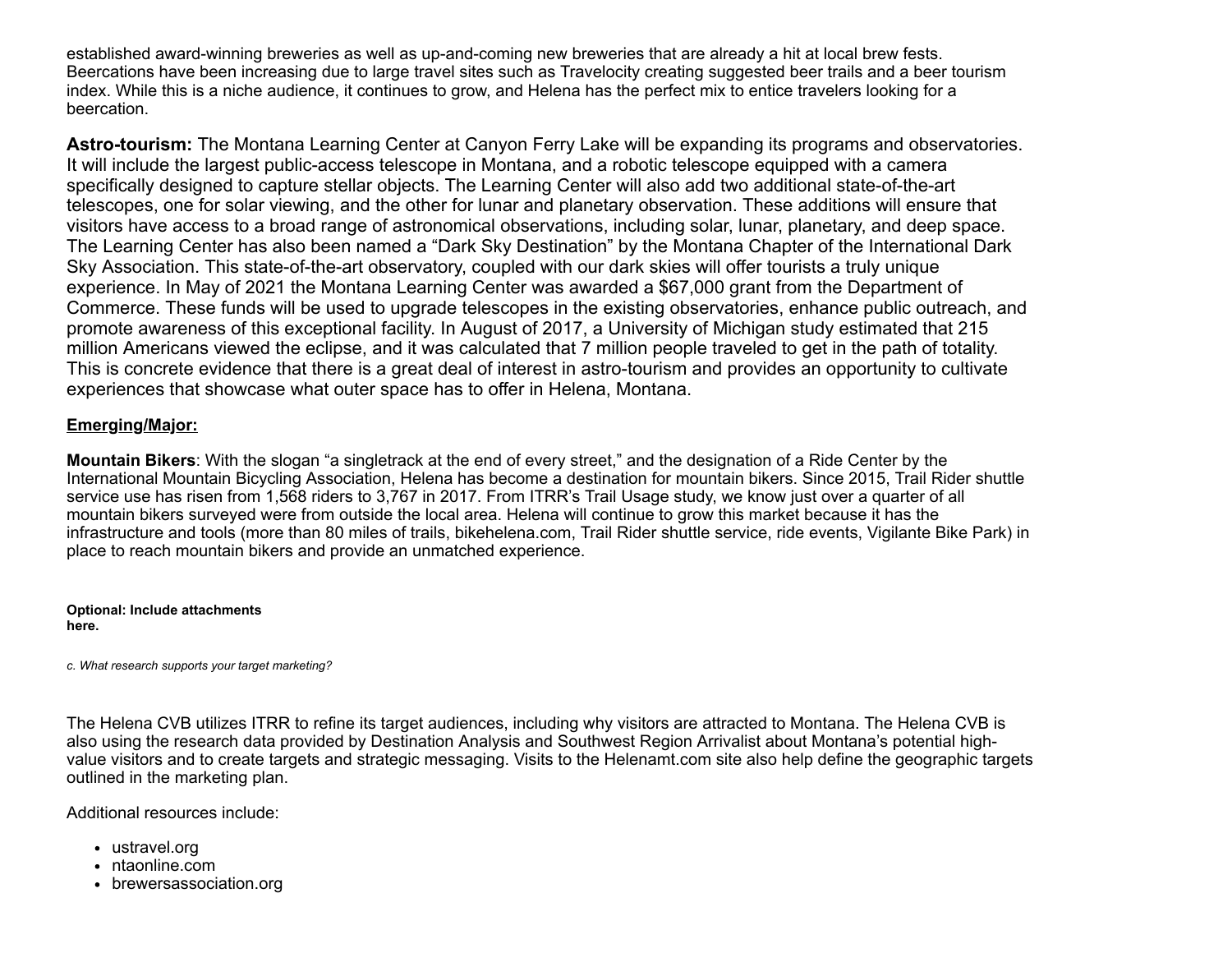- destinationanalysts.com
- 2018 Trail Usage and Value A Helena MT Case Study from ITRR
- voicesoftourism.com/research
- Helena Regional Airport Monthly Visitor Device Data
- Smith Travel Research Report Monthly STR Report

The Helena CVB also relies on our agency partner to make recommendations that fit our targeting with the comprehensive research resources they have access to, such as Nielsen Ratings and Nielsen Digital Ad Ratings, CEB Iconoculture Consumer Insights, Scarborough Research, ComScore, and Quantcast. These tools provide access to radio and TV ratings, print circulation numbers, web usage stats, core forecasting information, consumer psychographics, and media usage trends. These resources help Wendt create highly targeted and cost-effective media strategies

### Fiscal Year 21/22 Goals

1) Find opportunities to raise awareness of Helena's recreational, cultural, and historical attractions and activities with potential travelers who will be seeking experiences Helena offers once travel is open and safe for all.

2) Seek appropriate marketing opportunities and partnerships with other tourism organizations, events, and activities. This includes the TBID, Downtown Helena, Helena Regional Airport, Southwest Montana Tourism Region, and Montana Office of Tourism and Business Development.

3) Increase awareness of Helena as a destination and encourage visitors to Glacier and Yellowstone National Parks to take advantage of Helena as a travel destination due to its convenient geographical location.

4) Increase awareness of Helena's historic, cultural, and recreational attractions among meeting and convention planners, helping them view Helena as a "see-and-do" destination.

5) Enhance and encourage visitor experiences while in Helena through Visitor Center orientation and informational materials.

Fiscal Year 21/22 Measurable Objectives

- Target travel media to increase visibility of Montana and Helena as a leisure travel destination.
- Promote existing historic/cultural assets for the enjoyment of residents and visitors.
- Enhance funding for region and CVB marketing efforts through partnerships and joint ventures.
- Expand partnerships with tourism businesses/attractions and TBID as co-op partners.
- Create public/private/tribal partnerships for cooperative project implementation when available.
- Increase the number of user sessions over the previous year on the CVB/TBID/Chamber website.
- Increase productivity of the Helena CVB's administration, project development, and overall marketing efforts.
- Develop a cohesive, effective marketing plan to be approved by the Tourism Advisory Council. Our plan will raise the overall awareness of Helena's historic, cultural, and recreational attractions and activities.
- Enhance tracking/reporting and ROI from CVB advertising.
- Promote Montana to target groups/events.
- Use research to measure results of advertising, web marketing, and improvements in ROI.
- Clearly define marketing strategies, and methods for measuring ROI.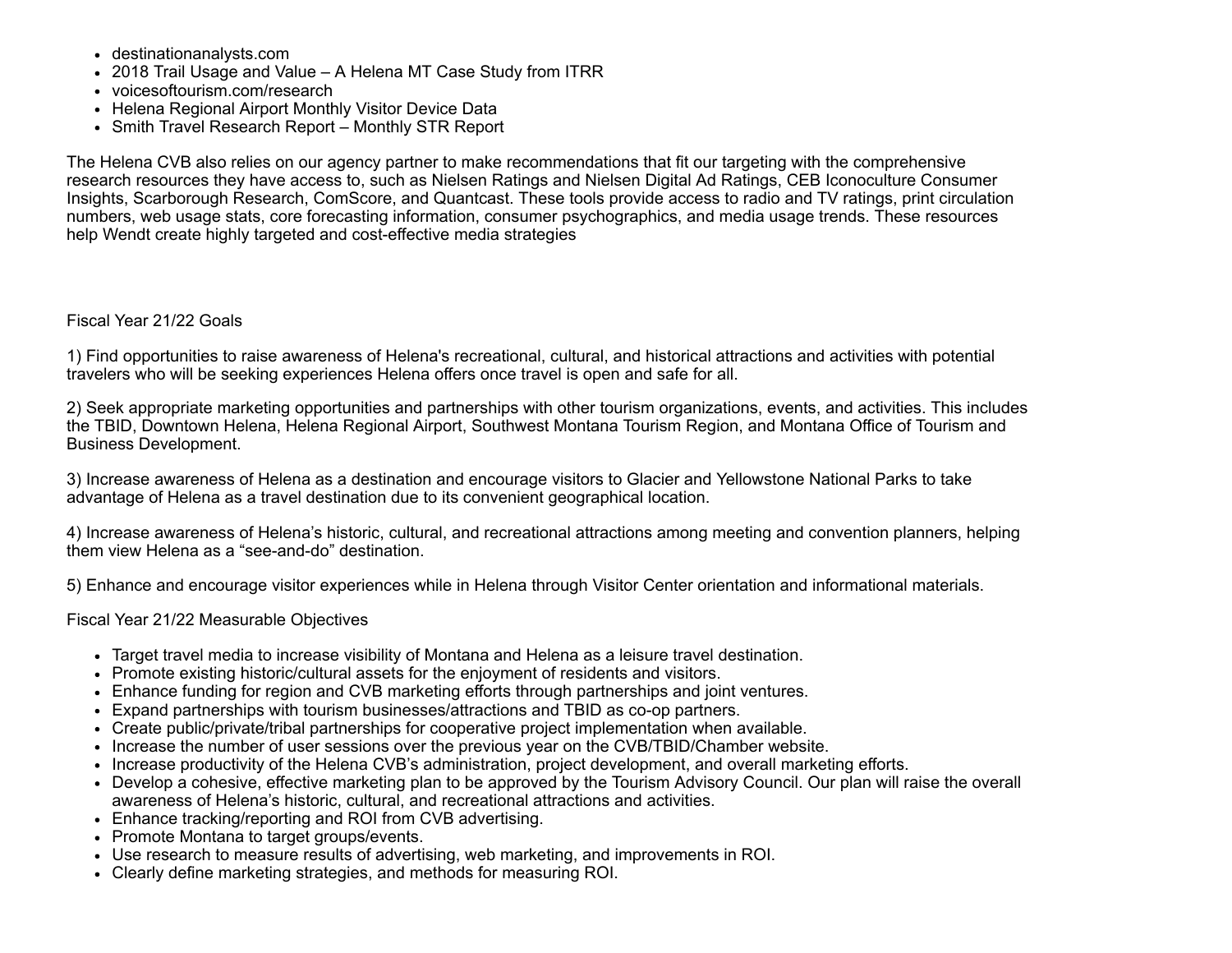*a. In what types of co-ops with MTOT would you like to participate?*

The Helena CVB is most interested in affordable Joint Ventures and co-ops that will give them high-value placement while allowing flexibility with their limited budget. The Helena CVB would also be very interested in partnering with entities offering In-State Joint Ventures or co-ops. As long as the opportunity is a fit with Helena's target audience and goals, print or digital placement options are of interest to the Helena CVB. Through a partnership with the Helena TBID, marketing opportunities are evaluated to ensure there is no duplication of efforts. Helena is also interested in opportunities with travel planning sites allowing us to reach our target audience in the Inspiration and Orientation phases of the planning process.

FY 21-22 Budget Pie Chart by [Segment.pdf](https://funding.mt.gov/fileDownload.jsp?filename=1618506343578_FY+21-22+Budget+Pie+Chart+by+Segment.pdf)

**Optional: Include attachment here.** Research Document [FY21.22.docx](https://funding.mt.gov/fileDownload.jsp?filename=1618436661443_Research+Document+FY21.22.docx)

*b. In what other types of co-ops would you like to participate? (Regions/CVBs, etc.)*

The Helena CVB has participated in co-ops with the Helena TBID and The Helena Regional Airport in the past couple of years. The results from these co-ops have been successful, and the Helena CVB plans to continue participation in co-ops with other bed tax funded organizations as long as they are available, fit within our marketing goals, and reach the target audience.

In 2021, The Helena Regional Airport Authority is working with the Helena community, Chamber, and TBID to recruit and provide more flights through the Helena Regional Airport. The Airport Authority has been working closely with American Airlines to develop opportunities for Helena. American Airlines has expressed interest in supporting new service to Phoenix, Arizona. This agreement is still in the early phases of negotiation. If all goes well, Helena could be able to offer this service as early as late 2021. This will provide an important opportunity for the Helena CVB to provide some collaborative marketing efforts with the Airport Authority to promote this new service and bring visitors to the Helena area from the southwest.

*c. What types of co-ops have you done in the past? Were they successful - why or why not?*

Helena has participated in several of the MOTBD print and digital co-ops over the past few years, with the exception of 2020. These have included: Parents Magazine, History Channel, National Geographic Traveler, Outside, Backpacker*,* Sojern, Live Intent, Roots Rated, and TripAdvisor. Helena has seen great success with these co-ops, including increased exposure with target audiences and increased inquiries and engagement, and plans on continuing to include them when developing media plans. It is our hope that these opportunities become available again.

**Optional: Include attachments here.**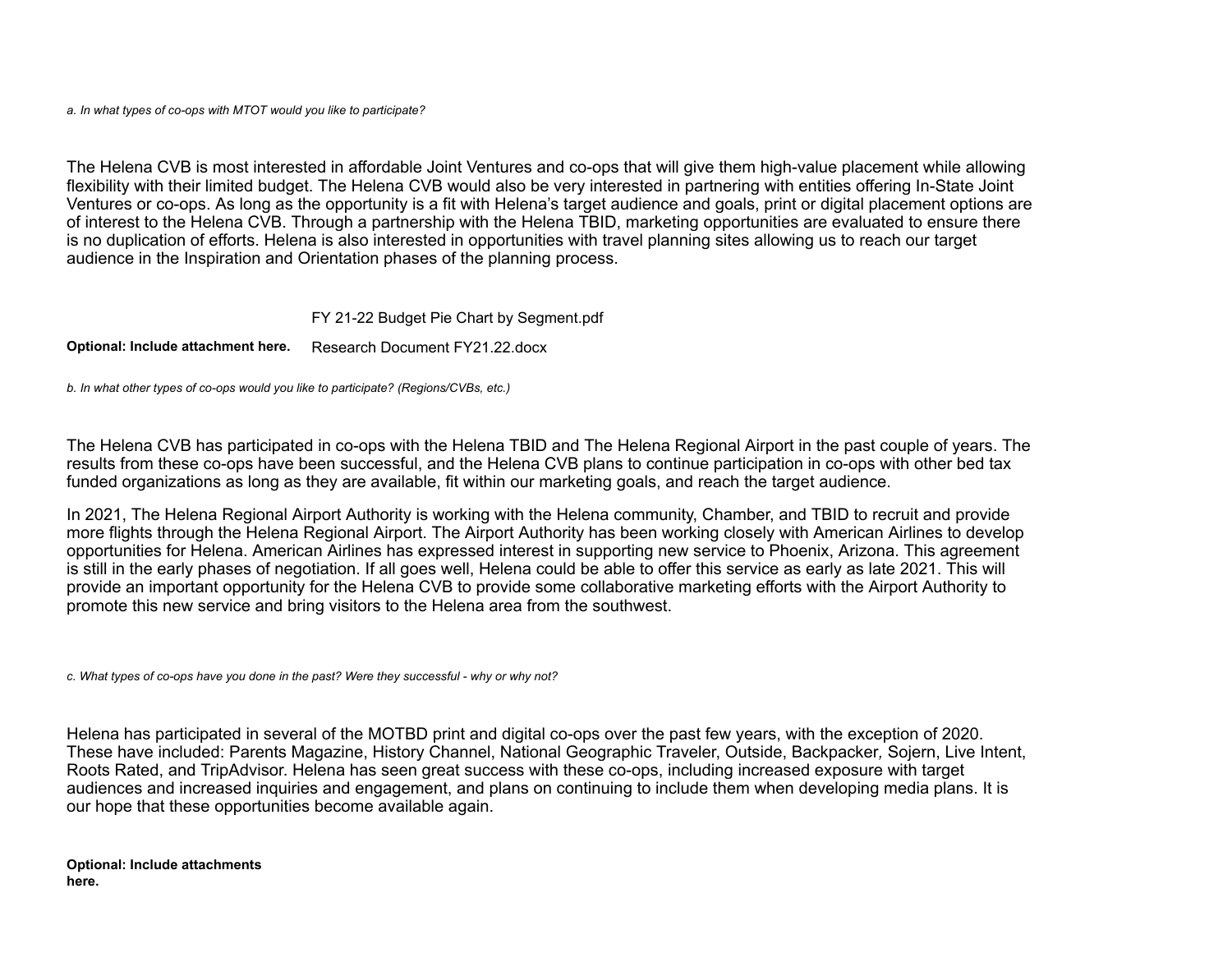**Optional: Include attachment here:**

# *Marketing Segment, Method & Budget*

| <b>Marketing</b><br><b>Segment</b> | <b>Marketing</b><br><b>Method</b> | <b>Describe</b><br>your method.                                                                                                                                                                                                                                                                                                                                                                                                                                                                                                                             | <b>Provide supporting</b><br>research/statistics.                                                                                                                                                                                                                                                                                                                                                                                                                                                                                                                                                                                                                                                                                                                                                                                                                                                                                                                                                                                                                                                                                                                                                                                                                                                                                                                                                                                           | <b>Describe the</b><br>quantifiable<br>measurements<br>for success<br>including<br><b>Regulations</b><br>requirements.                                                                                                                                                                                                                                                                                                                                                                                                                                                                                                                                   | <b>Estimated</b><br>budget<br>for<br>method. | <b>Marketing</b><br><b>Method</b><br><b>Evaluation</b> | Add'l<br><b>Attchmnt</b> |
|------------------------------------|-----------------------------------|-------------------------------------------------------------------------------------------------------------------------------------------------------------------------------------------------------------------------------------------------------------------------------------------------------------------------------------------------------------------------------------------------------------------------------------------------------------------------------------------------------------------------------------------------------------|---------------------------------------------------------------------------------------------------------------------------------------------------------------------------------------------------------------------------------------------------------------------------------------------------------------------------------------------------------------------------------------------------------------------------------------------------------------------------------------------------------------------------------------------------------------------------------------------------------------------------------------------------------------------------------------------------------------------------------------------------------------------------------------------------------------------------------------------------------------------------------------------------------------------------------------------------------------------------------------------------------------------------------------------------------------------------------------------------------------------------------------------------------------------------------------------------------------------------------------------------------------------------------------------------------------------------------------------------------------------------------------------------------------------------------------------|----------------------------------------------------------------------------------------------------------------------------------------------------------------------------------------------------------------------------------------------------------------------------------------------------------------------------------------------------------------------------------------------------------------------------------------------------------------------------------------------------------------------------------------------------------------------------------------------------------------------------------------------------------|----------------------------------------------|--------------------------------------------------------|--------------------------|
| <b>Consumer</b>                    | <b>Print Advertising</b>          | As a part of<br>Helena's<br>consumer<br>marketing<br>campaign, we<br>will be<br>developing a<br>strong print<br>campaign that<br>will help build<br>awareness of<br>Helena's<br>outdoor<br>recreation<br>opportunities,<br>arts and culture.<br>historical<br>attractions,<br>special events,<br>and convenient<br>location<br>between the<br>parks with our<br>target<br>audiences. This<br>campaign will<br>inspire travelers<br>to plan a trip to<br>Helena through<br>branded<br>messaging,<br>hero<br>photography,<br>and captivating<br>copy. It will | Helena has seen great success in driving<br>inquiries and traffic to the website with past<br>consumer marketing campaigns. For FY19,<br>Helena's print advertising reached 1,316,000<br>readers, with a cost per inquiry of \$3.99. In<br>FY20, ads were placed prior to the onset of<br>COVID-19, yet still provided connection with Our goal will be<br>visitors for future travel. We placed<br>advertising in 4 publications, with a<br>distribution of 8,607,200 readers and<br>subscribers with a cost per inquiry of \$1.45.<br>While the Consumer Marketing Plan was<br>active, the Helena website and 800 number<br>also saw an increase in activity. While we are<br>doing less print placement than in years prior<br>to 2019, we do find value in placing in some<br>niche publications that fit our goals. We will<br>continue placing in the Southwest Montana<br>Travel Planner each year. For FY21 we used<br>the Cares Grant funds to place in 7 statewide<br>print publications with a reach of 234,800<br>readers and subscribers. While these<br>publications reached our audiences with the<br>safe travel message, they did not have reader<br>response mechanisms in place. Research from<br><b>Destination Analysts</b><br>https://www.destinationanalysts.com/insights-<br>updates/ shows that print usage in travel<br>planning has risen close to 50% of American<br>leisure travelers and the use of DMO print | <b>Effectiveness of</b><br>this project will be<br>measured by<br>tracking inquiries<br>generated and by<br>calculating the<br>cost per inquiry.<br>to increase visitor<br>inquiries on our<br>website by 5%<br>over the previous<br>year. We will also<br>evaluate any<br>added value<br>components and<br>include those in<br>our tracking and<br>calculations. The<br><b>Helena CVB will</b><br>respond to<br>inquiries with the<br><b>Helena Travel</b><br><b>Planner produced</b><br>with private<br>sector dollars.<br>Our objective is<br>to increase<br>awareness and<br>provide<br>Information about<br>Helena to<br>travelers and<br>visitors. | \$11,050.00                                  |                                                        |                          |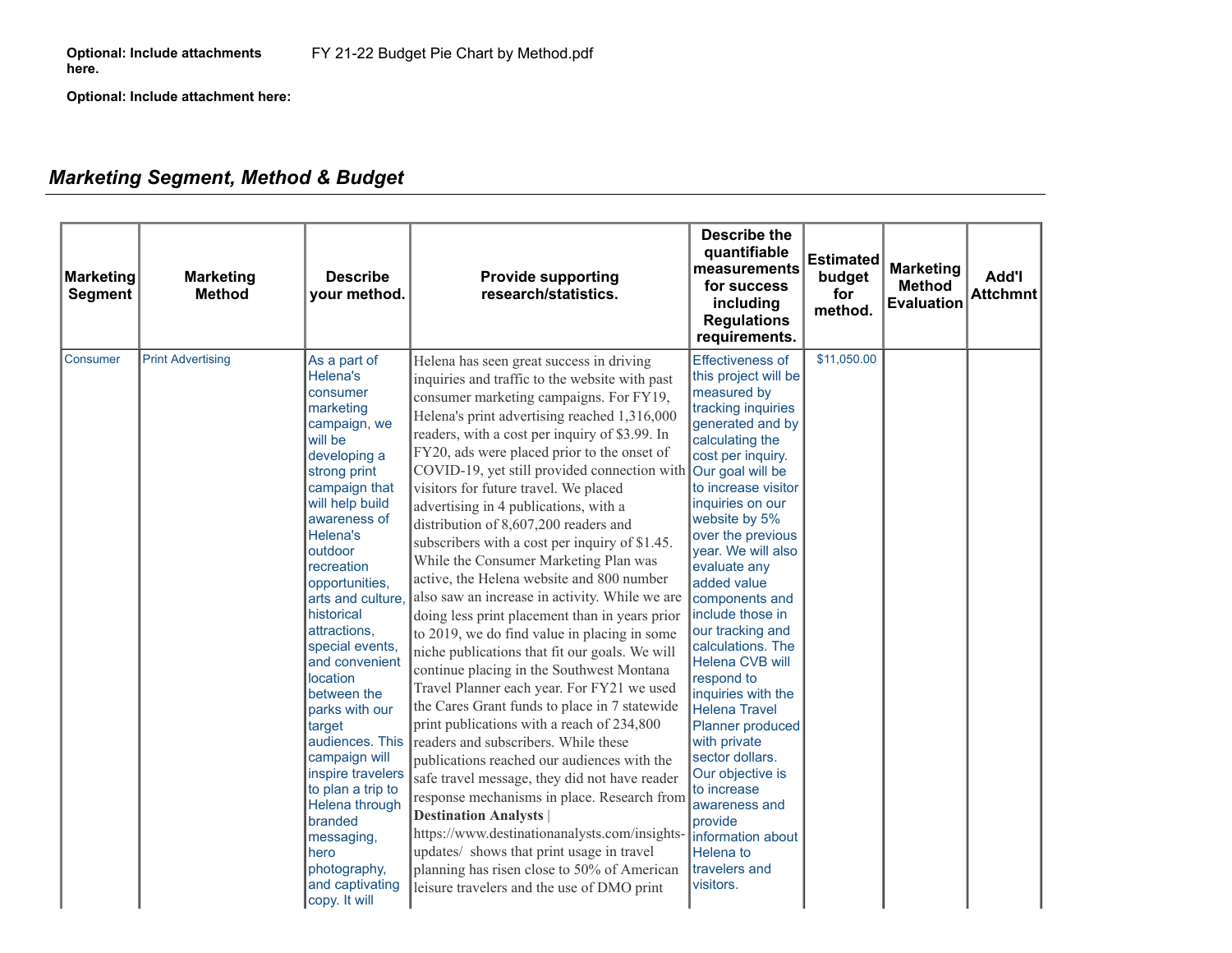| of travelers by<br>educating them<br>about all Helena<br>offers, as well<br>as connecting<br>them to the<br>website or<br>travel planner,<br>which both<br>contain trip<br>suggestions<br>and tools to<br>help inspire<br>vacation<br>planning. The<br>campaign will<br>produce<br>engagement<br>and inquiries<br>from potential<br>vacation<br>travelers by<br>driving traffic to<br>our website. We<br>will also include<br>the Helena 800<br>number, as well<br>as reader<br>service when<br>available. The<br>campaign will<br>be designed to<br>fit within our<br>geographic,<br>demographic,<br>and<br>phychographic<br>targets. In order<br>to increase<br>effectiveness of<br>the consumer<br>marketing<br>campaign,<br>editorial<br>calendars will<br>be evaluated to<br>find stories<br>related to<br>Helena's<br>identity and<br>travel product.<br>We will also<br>seek out added | While this rise may not signal any longer<br>term trend there is clearly no evidence of a<br>long-term decline in print or DMO guide<br>usage. According to the State of the American<br>Traveler, an independent research report by<br>Miles Partnership, print has consistently<br>shown strength and even slow growth in print<br>usage over the last five years. 24.4% of<br>travelers rely on offline media including TV,<br>printed newspapers, magazines, etc. for travel<br>inspiration. |  |  |  |  |  |
|-----------------------------------------------------------------------------------------------------------------------------------------------------------------------------------------------------------------------------------------------------------------------------------------------------------------------------------------------------------------------------------------------------------------------------------------------------------------------------------------------------------------------------------------------------------------------------------------------------------------------------------------------------------------------------------------------------------------------------------------------------------------------------------------------------------------------------------------------------------------------------------------------|--------------------------------------------------------------------------------------------------------------------------------------------------------------------------------------------------------------------------------------------------------------------------------------------------------------------------------------------------------------------------------------------------------------------------------------------------------------------------------------------------|--|--|--|--|--|
|-----------------------------------------------------------------------------------------------------------------------------------------------------------------------------------------------------------------------------------------------------------------------------------------------------------------------------------------------------------------------------------------------------------------------------------------------------------------------------------------------------------------------------------------------------------------------------------------------------------------------------------------------------------------------------------------------------------------------------------------------------------------------------------------------------------------------------------------------------------------------------------------------|--------------------------------------------------------------------------------------------------------------------------------------------------------------------------------------------------------------------------------------------------------------------------------------------------------------------------------------------------------------------------------------------------------------------------------------------------------------------------------------------------|--|--|--|--|--|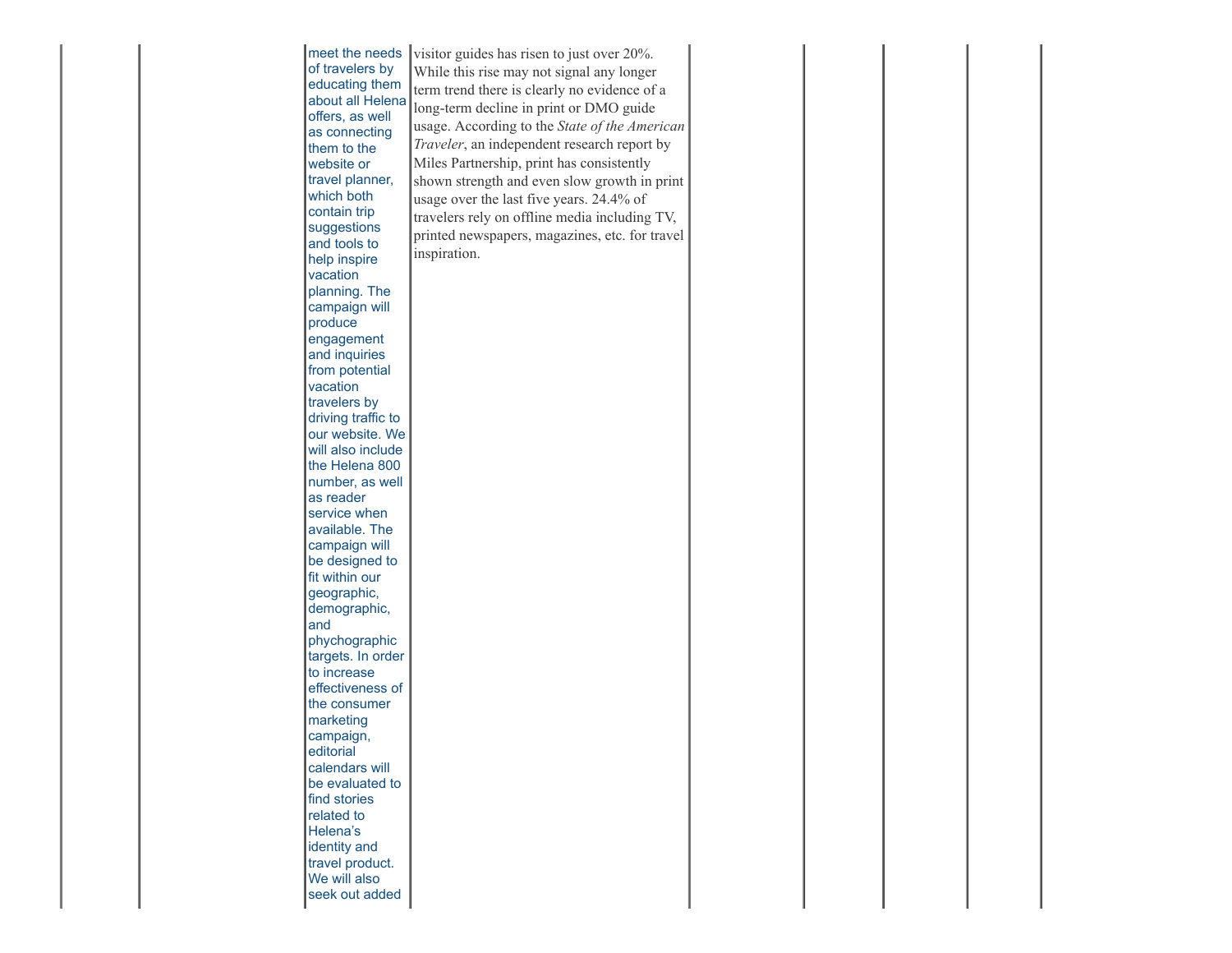|          |                                   | value<br>opportunities<br>with the media<br>we select.                                                                                                                                                                                                                                                                                                                                                                                                                                                                                                                                                                                                                                                                                                                                            |                                                                                                                                                                                                                                                                                                                                                                                                                                                                                                                                                                                                                                                                                                                                                                                                                                                                                                                                                                                                                                                                                                                                                                                                                                                                                                                                                                                                                                                                                                                                                                                                                                                                                                                                                                                                                                                                                                        |                                                                                                                                                                                                                                                                                                                                                                                                                                                                                  |             |  |
|----------|-----------------------------------|---------------------------------------------------------------------------------------------------------------------------------------------------------------------------------------------------------------------------------------------------------------------------------------------------------------------------------------------------------------------------------------------------------------------------------------------------------------------------------------------------------------------------------------------------------------------------------------------------------------------------------------------------------------------------------------------------------------------------------------------------------------------------------------------------|--------------------------------------------------------------------------------------------------------------------------------------------------------------------------------------------------------------------------------------------------------------------------------------------------------------------------------------------------------------------------------------------------------------------------------------------------------------------------------------------------------------------------------------------------------------------------------------------------------------------------------------------------------------------------------------------------------------------------------------------------------------------------------------------------------------------------------------------------------------------------------------------------------------------------------------------------------------------------------------------------------------------------------------------------------------------------------------------------------------------------------------------------------------------------------------------------------------------------------------------------------------------------------------------------------------------------------------------------------------------------------------------------------------------------------------------------------------------------------------------------------------------------------------------------------------------------------------------------------------------------------------------------------------------------------------------------------------------------------------------------------------------------------------------------------------------------------------------------------------------------------------------------------|----------------------------------------------------------------------------------------------------------------------------------------------------------------------------------------------------------------------------------------------------------------------------------------------------------------------------------------------------------------------------------------------------------------------------------------------------------------------------------|-------------|--|
| Consumer | <b>Online/Digital Advertising</b> | As a primary<br>component of<br>the FY22<br>marketing plan,<br>the<br>Helena CVB will<br>develop an<br>online/digital<br>marketing<br>campaign to<br>reach our target<br>markets and<br>create<br>engagement<br>and click-<br>throughs to the<br>Helena website<br>from potential<br>visitors. A<br>variety of online<br>and digital<br>media will be<br>planned and<br>placed. Joint<br>ventures from<br>the MOTBD will<br>be considered,<br>if they are<br>available. As<br>more travel<br>planning is<br>researched<br>online, the<br><b>Helena CVB</b><br>would like to<br>take advantage<br>of the targeted<br>options<br>available to<br>engage and<br>reach potential<br>travelers. The<br>digital campaign<br>will be designed<br>to fit within our<br>geographic,<br>demographic,<br>and | The trend of people being inspired and<br>planning their travel online is increasing<br>each year as more and more people<br>receive their information through their<br>connected devices. Helena's FY19<br>campaign saw 7.9 million impressions<br>reached and 23,000 clicks, actions,<br>engagement with banners, content, and<br>yideo tactics. Helena received a .29%<br>click-through rate, and an average cost<br>per click of \$4.00 on all formats, which<br>was very good. The FY20 campaign had<br>less budget to put against the effort, yet<br>still yielded 1.7 million impressions<br>reached, and 5,086 clicks, actions, and<br>engagements across all platforms.<br>Helena received a .30% click-through<br>rate (very good!) with an average cost<br>per click of \$4.51. In FY21 we are<br>launching a small digital campaign that is<br>in process and we will be monitoring its<br>success and have final reporting in the<br>next few months. These figures reveal a<br>level of success that supports the CVB's<br>Plan. An article in Phocuswright<br>https://www.phocuswright.com/Free-<br>Travel-Research states, "Brands can<br>seize opportunities to personalize<br>consumer experiences, even before they<br>embark on a trip. With more travelers<br>turning to digital for assistance,<br>marketers can connect with customers<br>when they first express intent through<br>online inspiration or research. Travel<br>companies can segment their audiences,<br>combine first- and third-party data, and<br>use machine learning to connect with<br>customers. As traveler behavior<br>continues to evolve, expectations will<br>continue to rise. Navigating these<br>changes can be challenging, but digital<br>provides more opportunities than ever for<br>marketers to meet traveler intent and<br>expectations at every turn. And that's a<br>trip worth taking." | <b>Effectiveness of</b><br>this project will be<br>measured by<br>tracking<br>impressions,<br>clicks, actions,<br>engagement with<br>banners, content,<br>and video. As we<br>look forward to<br>the next several<br>months, as<br>people once<br>again begin to<br>travel, our goal<br>will be to meet<br>and exceed the<br>industry standard<br>for all digital<br>tactics of both<br>impressions and<br>click-through<br>rates (CTR),<br>which is currently<br>$.06 - .15%$ . | \$60,000.00 |  |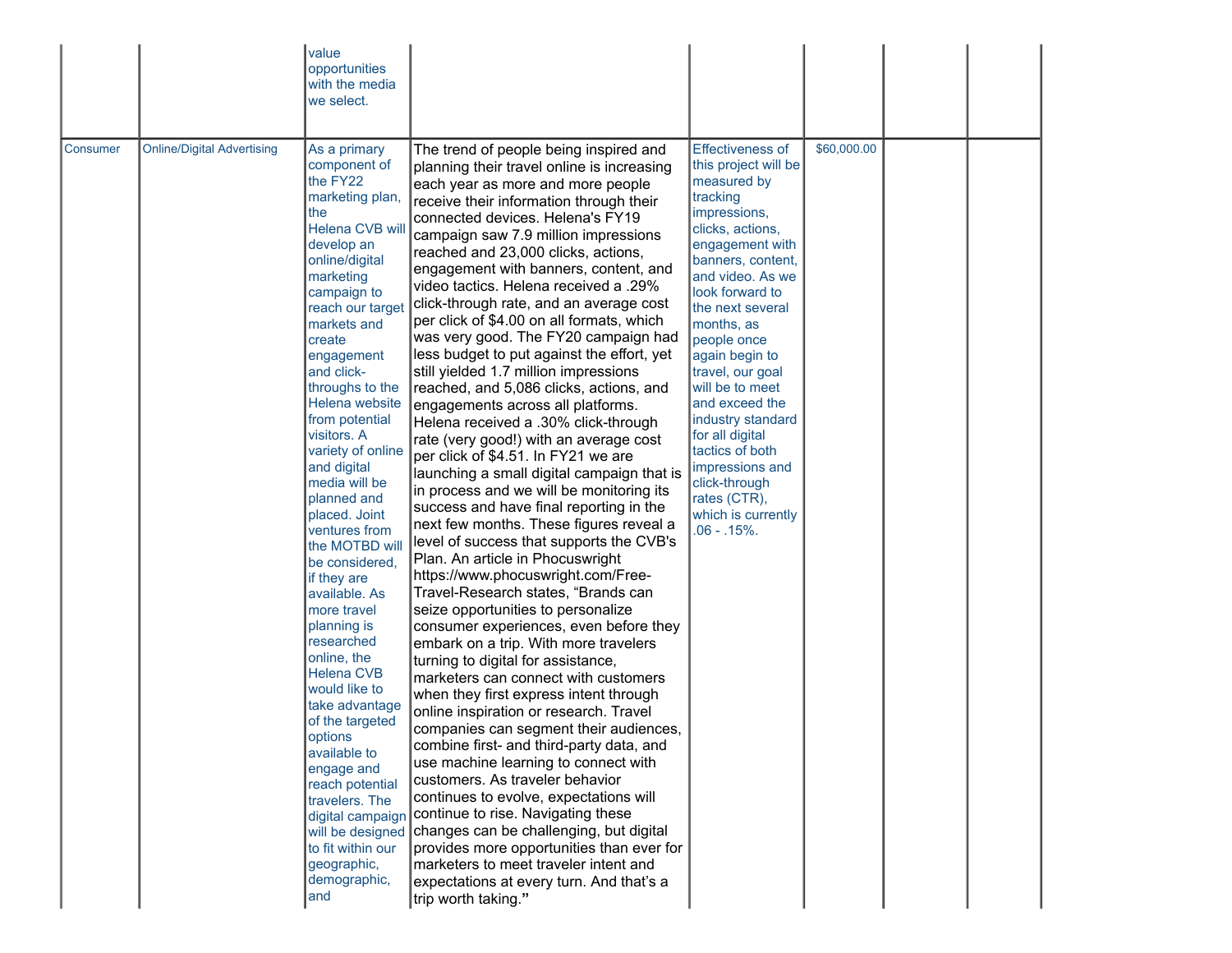|          |                     | psychographic<br>targets with<br>tactics that have<br>proven to be<br>successful.<br>Online media<br>also offers<br>opportunity to<br>connect with<br>our audiences<br>with the use of<br>custom content<br>that can be<br>served directly<br>to those who<br>are looking for<br>the experiences<br>that Helena<br>offers. We will<br>also take<br>advantage of<br>added value<br>offerings that<br>many of the<br>media vendors<br>we select will<br>provide. |                                                                                                                                                                                                                                                                                                                                                                                                                                                                |                                                                                                                                                                                                                                                                                                                                                                                                                                                                          |          |  |
|----------|---------------------|----------------------------------------------------------------------------------------------------------------------------------------------------------------------------------------------------------------------------------------------------------------------------------------------------------------------------------------------------------------------------------------------------------------------------------------------------------------|----------------------------------------------------------------------------------------------------------------------------------------------------------------------------------------------------------------------------------------------------------------------------------------------------------------------------------------------------------------------------------------------------------------------------------------------------------------|--------------------------------------------------------------------------------------------------------------------------------------------------------------------------------------------------------------------------------------------------------------------------------------------------------------------------------------------------------------------------------------------------------------------------------------------------------------------------|----------|--|
| Consumer | Photo/Video Library | Opportunities<br>arise throughout<br>the year when<br>specific<br>photography<br>and video<br>needs arise to<br>create niche<br>marketing<br>campaigns and<br>fulfill requests<br>from<br>publications,<br>writers, or<br>online media<br>strategies. The<br><b>Helena CVB</b><br>has a photo<br>library that is<br>utilized for<br>everything from<br>social media to<br>print ads and<br>public relations<br>opportunities.                                  | High-quality images and video that capture<br>the activities, attractions, and spirit of Helena<br>make Helena's marketing efforts more<br>powerful and engaging by showing all there<br>is to experience in Montana's capital city.<br>An article in Hubspot<br>https://blog.hubspot.com/<br>https://blog.hubspot.com/marketing/state-<br>of-video-marketing-new-data shows that<br>97% of marketers claim that videos help<br>customers understand products. | The objective is<br>to continue to<br>increase the<br>number of assets<br>in our photo and<br>video library that<br>will allow us to<br>have fresh,<br>relevant, and<br>targeted assets<br>at our disposal.<br>We will measure<br>the success of<br>the method by<br>having the ability<br>to develop<br>advertising and<br>outreach assets<br>that are<br>representative of<br>the tourism<br>product Helena<br>offers. These are<br>strong, relevant,<br>and create an | \$500.00 |  |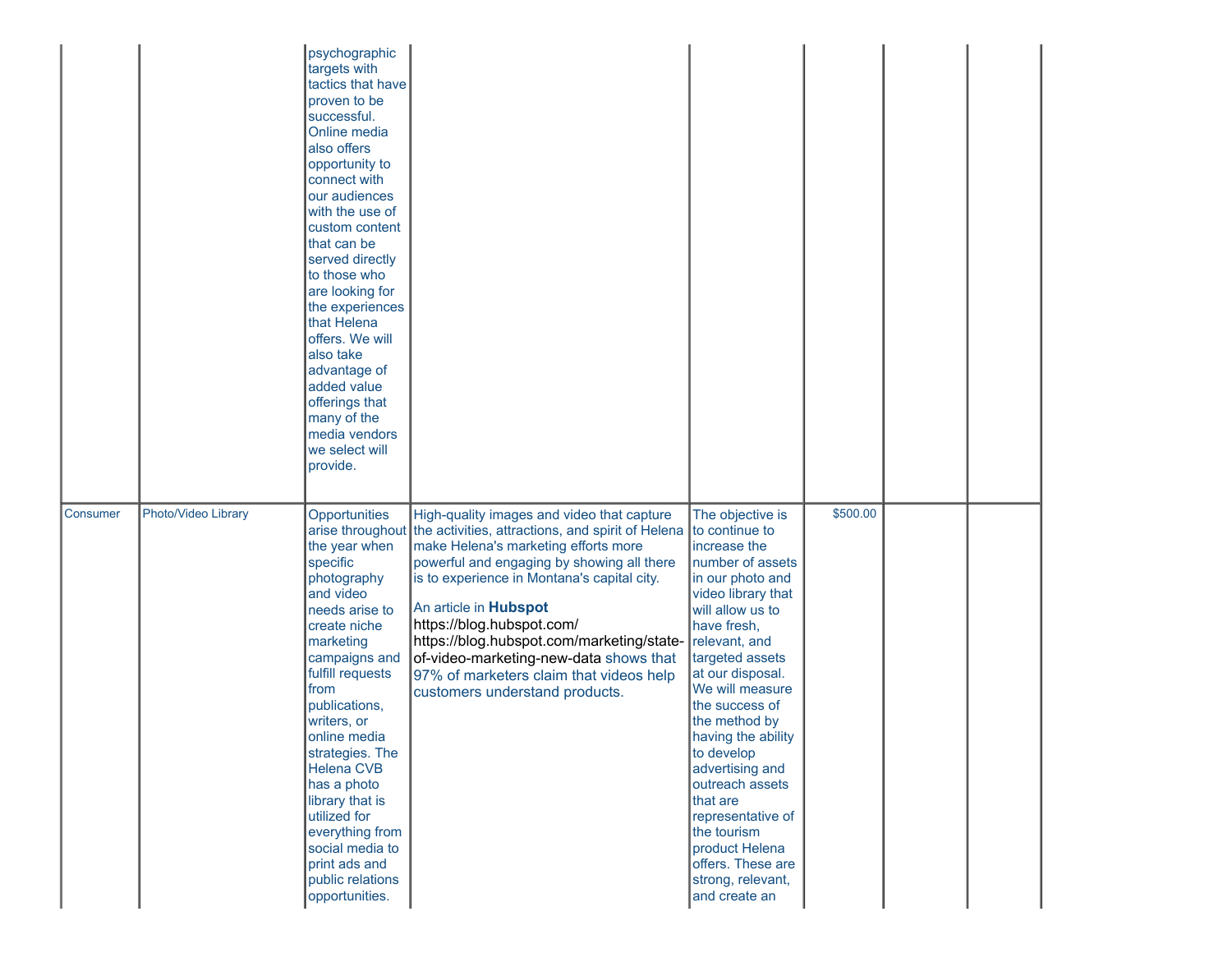| Occasionally,           | emotional       |  |  |
|-------------------------|-----------------|--|--|
| photos have to          | connection with |  |  |
| be acquired for         | our audiences.  |  |  |
| special                 |                 |  |  |
| circumstances.          |                 |  |  |
| The Helena              |                 |  |  |
| CVB relies on           |                 |  |  |
| the photo library       |                 |  |  |
| to keep                 |                 |  |  |
| production              |                 |  |  |
| costs low and           |                 |  |  |
| respond to all          |                 |  |  |
| promotional             |                 |  |  |
| opportunities           |                 |  |  |
| with high-quality       |                 |  |  |
| images. The             |                 |  |  |
| CVB recognizes          |                 |  |  |
| the availability        |                 |  |  |
| of MOTBD                |                 |  |  |
|                         |                 |  |  |
| photography as          |                 |  |  |
| well as the             |                 |  |  |
| availability of<br>area |                 |  |  |
|                         |                 |  |  |
| photography             |                 |  |  |
| from local              |                 |  |  |
| photographers.          |                 |  |  |
| In FY19, the            |                 |  |  |
| <b>Helena CVB</b>       |                 |  |  |
| received stock          |                 |  |  |
| footage and             |                 |  |  |
| program                 |                 |  |  |
| footage from            |                 |  |  |
| the influencer          |                 |  |  |
| campaigns that          |                 |  |  |
| were                    |                 |  |  |
| developed.              |                 |  |  |
| Some of that            |                 |  |  |
| footage was             |                 |  |  |
| repurposed for          |                 |  |  |
| FY20 and FY21           |                 |  |  |
| digital assets.         |                 |  |  |
| The Helena              |                 |  |  |
| CVB will be             |                 |  |  |
| looking to              |                 |  |  |
| continue to             |                 |  |  |
| aquire footage          |                 |  |  |
| and                     |                 |  |  |
| photography of          |                 |  |  |
| Helena events,          |                 |  |  |
| landmarks, and          |                 |  |  |
| activities that         |                 |  |  |
| are truly unique        |                 |  |  |
| to Helena.              |                 |  |  |
|                         |                 |  |  |
|                         |                 |  |  |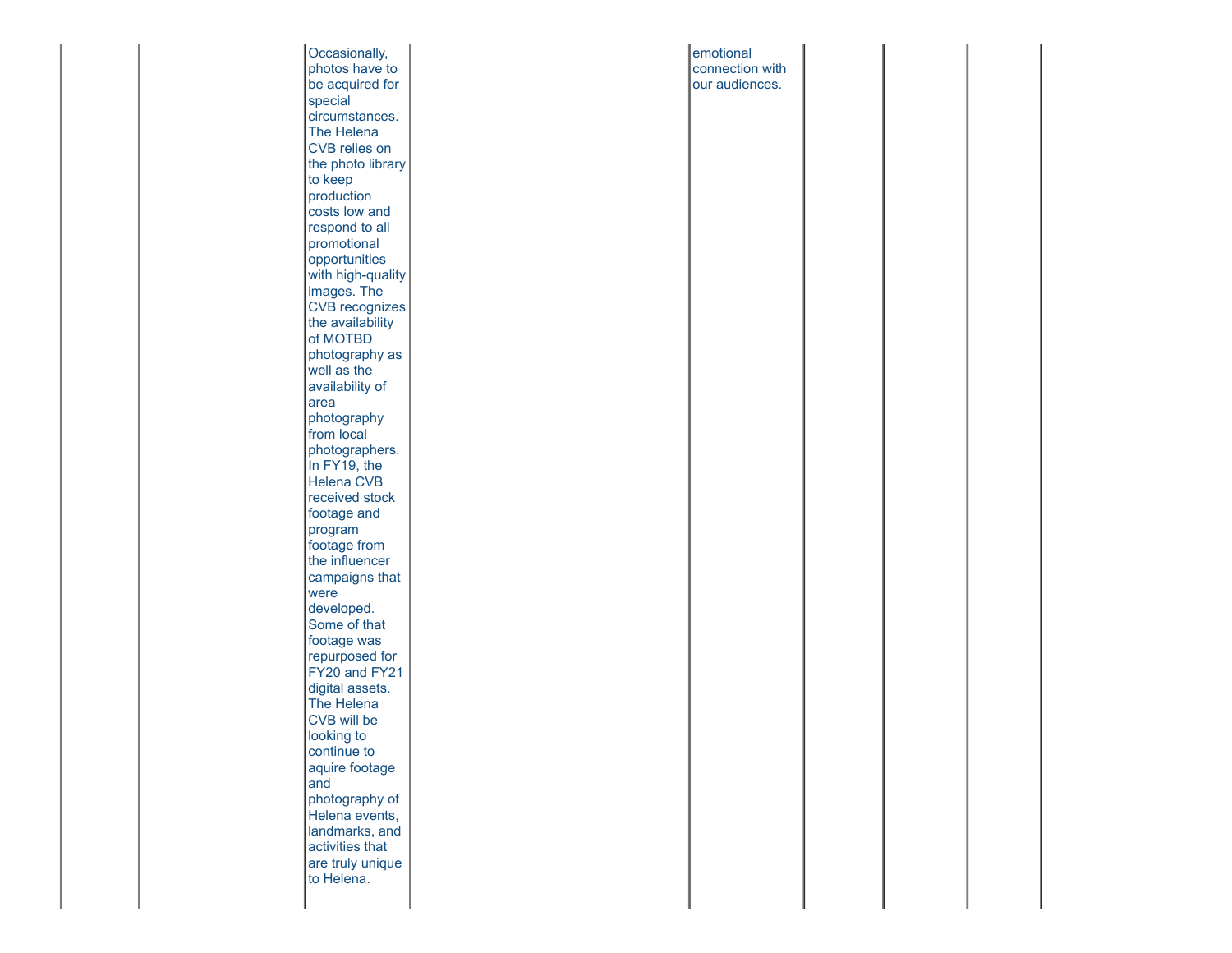| Marketing<br>Support | Administration                           | This is an<br>operational<br>method<br>employed by<br>in order to<br>adhere to the<br>state statute<br>and governing<br>rules and<br>regulations.<br>Administration<br>funds are used<br>for personnel,<br>office supplies,<br>and other basic<br>needs to<br>support the<br>works of the<br>CVB.                                                                                                                     | The CVB has used Administrative funds<br>the organization every year since becoming a CVB. While it<br>may not be directly suipported by specific<br>research, past experience has demonstrated<br>that the organization's operations and<br>successful marketing relies on administrative<br>funds. The Helena CVB's Administrative<br>funds budget is added to or combined with<br>other administrative funds provided by the<br>joint operation of the CVB and the Helena<br>Area Chamber of Commerce. Without these<br>funds it may not be economical or feasible to<br>have permanent staff administering the<br>CVB. | The objective for<br>the administration<br>budget is to<br>spend funds<br>appropriately and<br>efficiently for<br>managing the<br>organization's<br>operations. Per<br>statute, the<br>maximum<br>allowed for the<br>administration<br>method is 20% of<br>the total<br>marketing budget<br>or less. Success<br>will be<br>determined by<br>the total spend<br>on the<br>administration<br>method; if it is<br>20% or less, we<br>will consider the<br>method<br>successful. | \$22,000.00 |  |
|----------------------|------------------------------------------|-----------------------------------------------------------------------------------------------------------------------------------------------------------------------------------------------------------------------------------------------------------------------------------------------------------------------------------------------------------------------------------------------------------------------|----------------------------------------------------------------------------------------------------------------------------------------------------------------------------------------------------------------------------------------------------------------------------------------------------------------------------------------------------------------------------------------------------------------------------------------------------------------------------------------------------------------------------------------------------------------------------------------------------------------------------|------------------------------------------------------------------------------------------------------------------------------------------------------------------------------------------------------------------------------------------------------------------------------------------------------------------------------------------------------------------------------------------------------------------------------------------------------------------------------|-------------|--|
| Marketing<br>Support | Fulfillment/Telemarketing/Call<br>Center | The Helena<br>Chamber of<br><b>Commerce will</b><br>produce and<br>print a vacation<br>guide that will<br>be used as a<br>fulfillment piece<br>for the Helena<br>CVB. The CVB<br>receives<br>numerous<br>requests for<br>information and<br>this vacation<br>guide will be<br>used as our<br>fulfillment piece.<br>These funds will<br>be used to pay<br>for postage to<br>send this<br>fulfillment piece<br>to those | A study done by ITRR in 2016 showed that<br>25% of travelers use brochure information<br>racks. Our goal will be to have the Helena<br>Visitors guides available for those looking for<br>a hard copy of tourist information and as a<br>response piece for our marketing efforts.<br>Even with the pandemic and slowed tourism<br>travel to our area, year-to-date FY21 we've<br>mailed out 16,461 vacation guides.                                                                                                                                                                                                       | Success will be<br>measured if all<br>25,000 of the<br>guides distributed<br>are given out<br>both locally and<br>requested, due to<br>advertising by the<br>CVB. Our plan is<br>to fulfill requests<br>for information<br>with a response<br>time of two<br>weeks or less.<br>This will also<br>allow us to<br>evaluate which<br>states are<br>requesting the<br>most visitor<br>information.                                                                               | \$7,550.00  |  |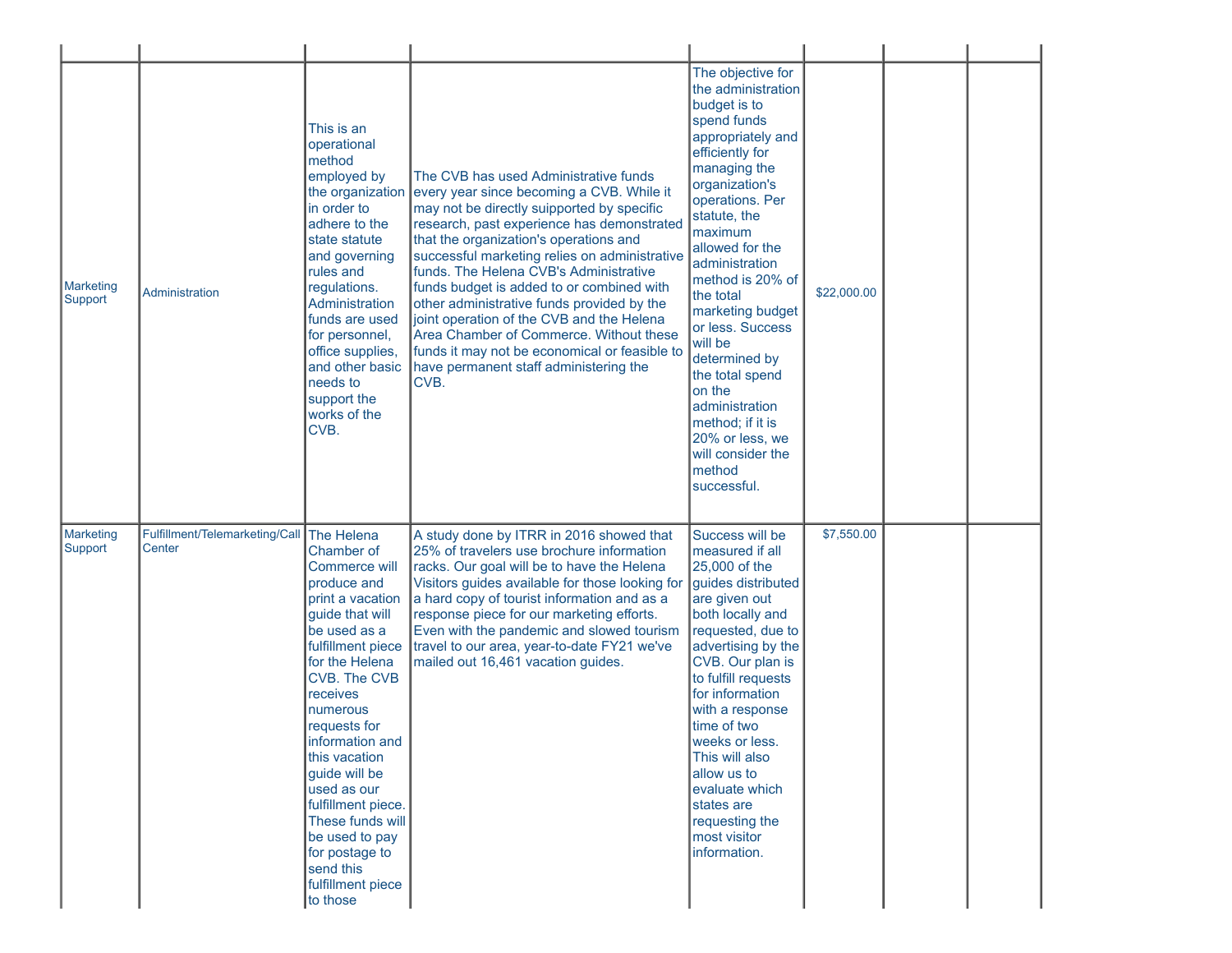|                      |                       | requesting more<br>information on<br>Helena. The<br><b>Helena CVB</b><br>distributes the<br>travel guide to<br>local visitors'<br>centers and<br>businesses,<br>including hotels,<br>restaurants, and<br>tourist<br>attractions. The<br>guide is also<br>mailed out to<br>anyone who<br>requests tourist<br>information<br>through the<br>Helena<br>Chamber/CVB.<br>The CVB<br>advertises in<br>various<br>magazines as<br>well as digital<br>online<br>advertising.<br>Leads for tourist<br>information are<br>received and<br>fulfilled by the<br>Helena<br>Chamber/CVB. |                                                                                                                                                             |                                                                                                 |         |  |  |
|----------------------|-----------------------|----------------------------------------------------------------------------------------------------------------------------------------------------------------------------------------------------------------------------------------------------------------------------------------------------------------------------------------------------------------------------------------------------------------------------------------------------------------------------------------------------------------------------------------------------------------------------|-------------------------------------------------------------------------------------------------------------------------------------------------------------|-------------------------------------------------------------------------------------------------|---------|--|--|
| Marketing<br>Support | <b>Joint Ventures</b> | The Helena<br><b>CVB would like</b><br>to assign a<br>project and<br>budget for joint<br>ventures that<br>may occur<br>during the FY22<br>marketing year.<br>When project<br>opportunities<br>arise, the CVB<br>will submit<br>details of the<br>project to the<br>TAC. Joint<br>Venture projects<br>will allow the                                                                                                                                                                                                                                                        | Projects, events and joint ventures that come Metrics for<br>up during the year have provided Helena<br>considerable press and earned media in the<br>past. | success will be<br>determined when<br>a joint venture<br>project is<br>submitted to the<br>TAC. | \$50.00 |  |  |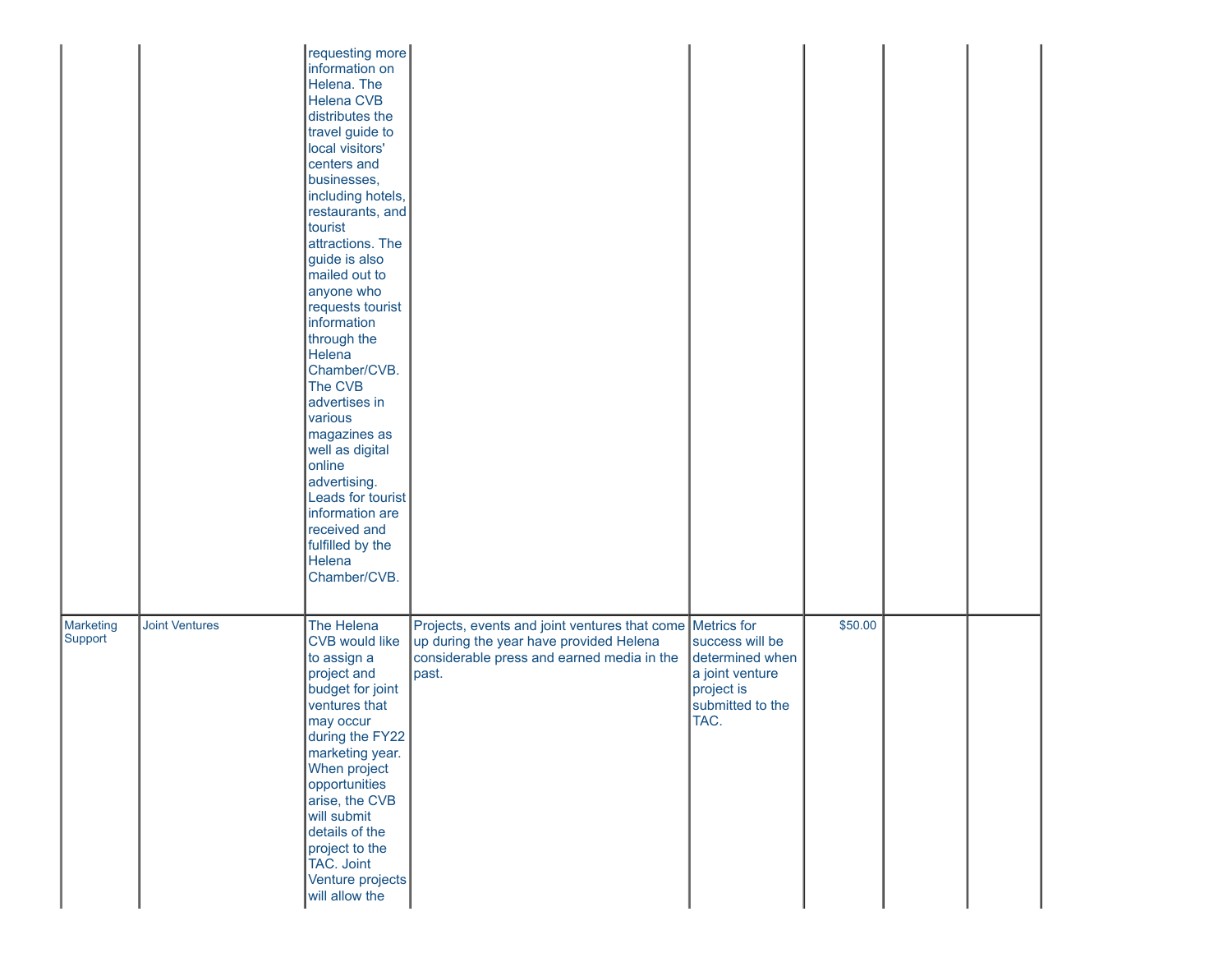|                             |                                              | Helena CVB to<br>be prepared if<br>opportunities<br>arise in FY22.                                                                                                                                                                                                                                                                                                                                           |                                                                                                                                                                                                                                                                                                                                                                                                                                                                                                                                                                                                                                                                                                                                                                                                        |                                                                                                                                                                                                                                                                                                                                                                                   |            |  |
|-----------------------------|----------------------------------------------|--------------------------------------------------------------------------------------------------------------------------------------------------------------------------------------------------------------------------------------------------------------------------------------------------------------------------------------------------------------------------------------------------------------|--------------------------------------------------------------------------------------------------------------------------------------------------------------------------------------------------------------------------------------------------------------------------------------------------------------------------------------------------------------------------------------------------------------------------------------------------------------------------------------------------------------------------------------------------------------------------------------------------------------------------------------------------------------------------------------------------------------------------------------------------------------------------------------------------------|-----------------------------------------------------------------------------------------------------------------------------------------------------------------------------------------------------------------------------------------------------------------------------------------------------------------------------------------------------------------------------------|------------|--|
| <b>Marketing</b><br>Support | <b>Opportunity Marketing</b>                 | The Helena<br><b>CVB would like</b><br>to assign a<br>project and<br>budget for<br>opportunities<br>that may occur<br>during the FY22<br>marketing year.<br>When project<br>opportunities<br>arise, the CVB<br>will submit<br>details of the<br>project to the<br>TAC.<br>Opportunity<br>projects will<br>allow the<br>Helena CVB to<br>be prepared if<br>opportunities<br>arise in FY22.                    | Opportunity projects will allow the Helena<br>CVB to be prepared if opportunities arise in<br>FY22. It is unusual to not have an<br>opportunity of some nature surface during a<br>marketing year.                                                                                                                                                                                                                                                                                                                                                                                                                                                                                                                                                                                                     | <b>Metrics</b> for<br>success will be<br>determined when<br>an opportunity<br>project is<br>submitted to the<br>TAC.                                                                                                                                                                                                                                                              | \$50.00    |  |
| <b>Marketing</b><br>Support | <b>TAC/Governor's Conference</b><br>meetings | When we are<br>able to gather<br>together in<br>person again,<br>these funds will<br>be used to<br>attend TAC<br><b>Meetings and</b><br>the Governor's<br>Conference on<br>Tourism. It is<br>important to<br>attend these<br>meetings to see<br>what other<br>tourism entities,<br>as well as the<br>MOTBD, are<br>planning for<br>their marketing<br>efforts. Items<br>such as Joint<br><b>Ventures and</b> | This is an operational method employed by the<br>organization in order to adhere to the governing<br>rules and regulations. While it may not be directly<br>supported by specific research, past experience<br>has demonstrated that the organization's<br>operations and successful marketing relies on<br>participation of the executive director at quarterly<br>Tourism Advisory Council Meetings whereby<br>pertinent information is shared and action is taken<br>Past experience attending the Montana<br>Governor's Conference on Tourism and<br>Recreation has also shown to be beneficial as a<br>networking, training and education event. The<br>executive director has has participated in meetings We will measure<br>and conference every year that the organization<br>has been a CVB. | The objective for<br>this method is for<br>appropriate staff<br>to attend required<br>meetings in order<br>to obtain at least<br>two items from<br>each meeting<br>that will be<br>shared with our<br>leadership to<br>support all<br>marketing efforts.<br>the success of<br>this method by<br>tracking<br>attendance and<br>through the<br>reports back to<br>the organization. | \$1,000.00 |  |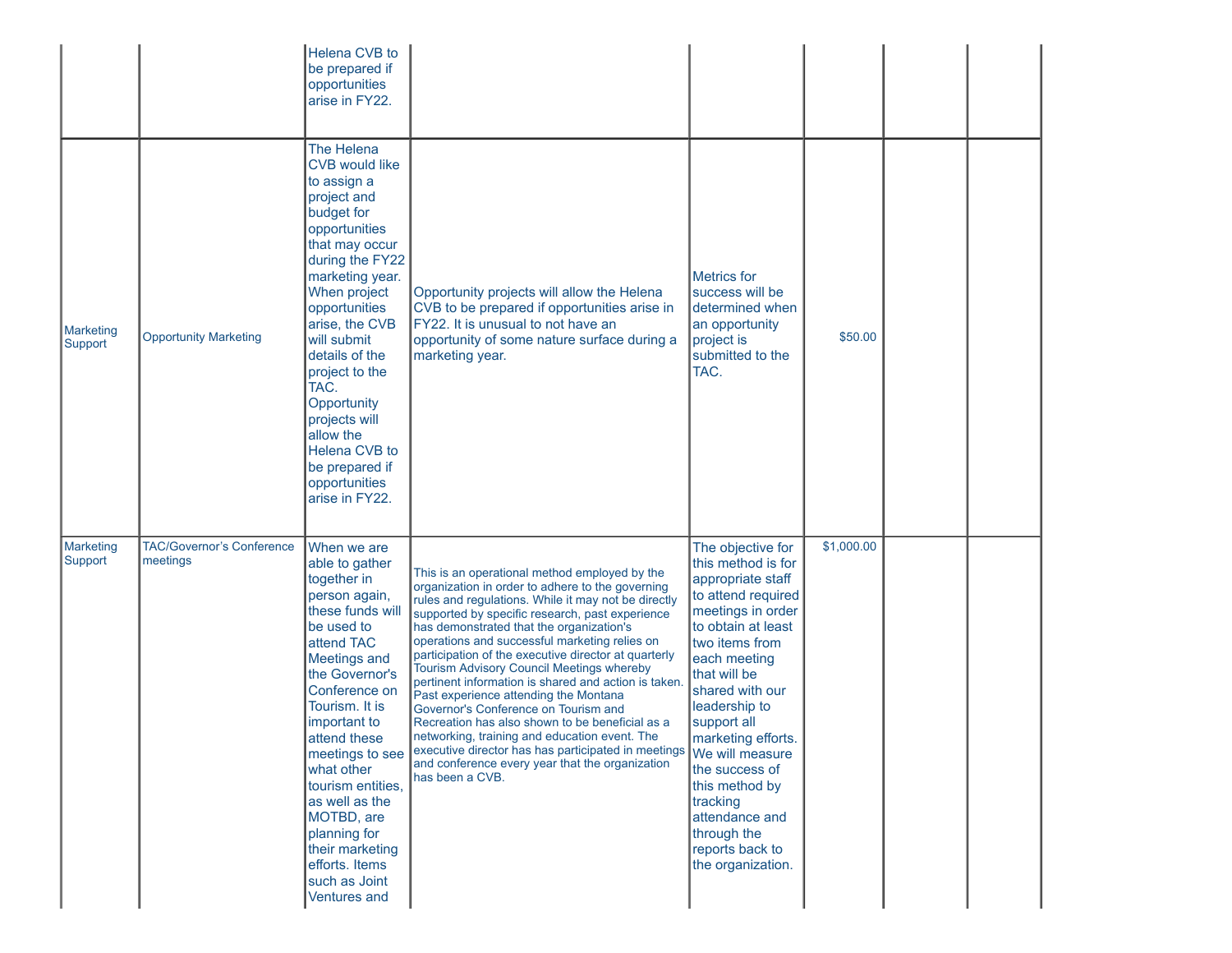|                      |                                   | other<br>opportunities to<br>participate in<br>nationwide<br>marketing are<br>discussed and<br>these meetings<br>and conference<br>are a great<br>opportunity to<br>network with<br>peers from<br>around the<br>state.                                                                                                                                                                                                                                                                                                                                                                                                                        |                                                                                                                                                                                                                                                                                                                                                       |                                                                                                                                                                                                                                                                                                       |            |  |
|----------------------|-----------------------------------|-----------------------------------------------------------------------------------------------------------------------------------------------------------------------------------------------------------------------------------------------------------------------------------------------------------------------------------------------------------------------------------------------------------------------------------------------------------------------------------------------------------------------------------------------------------------------------------------------------------------------------------------------|-------------------------------------------------------------------------------------------------------------------------------------------------------------------------------------------------------------------------------------------------------------------------------------------------------------------------------------------------------|-------------------------------------------------------------------------------------------------------------------------------------------------------------------------------------------------------------------------------------------------------------------------------------------------------|------------|--|
| Marketing<br>Support | <b>Marketing Plan Development</b> | The Helena<br><b>CVB</b> annually<br>revisits its<br>marketing<br>position and<br>works to<br>develop a<br>strong, focused<br>marketing plan.<br>This project<br>encompasses<br>the marketing<br>support<br>provided by our<br>agency of<br>record, The<br>Wendt Agency,<br>in the form of<br>preparation for,<br>and the<br>subsequent<br>development<br>and writing of,<br>the FY23<br><b>Marketing Plan</b><br>for submission<br>to the Tourism<br>Advisory<br>Council. Also<br>included in this<br>project are any<br>materials<br>needed for the<br>presentation of<br>the marketing<br>plan to the<br><b>Tourism</b><br><b>Advisory</b> | The Helena CVB has seen success in<br>planning and executing marketing tactics<br>that reach the goals and objectives set forth<br>by the TAC and the CVB Council. A<br>marketing plan also allows us to set up<br>metrics to measure the tactics and compare<br>year to year allowing us to fine tune what is<br>successful and what has not worked. | Our success will<br>be measured by<br>creating a<br>markeitng plan in<br>a timely fashion<br>that meets our<br>needs and is<br>developed in a<br>timely fashon and<br>turned in by the<br>due date . in<br>reaching and or<br>exceeding the<br>objectives set<br>forth in the FY23<br>marketing plan. | \$3,500.00 |  |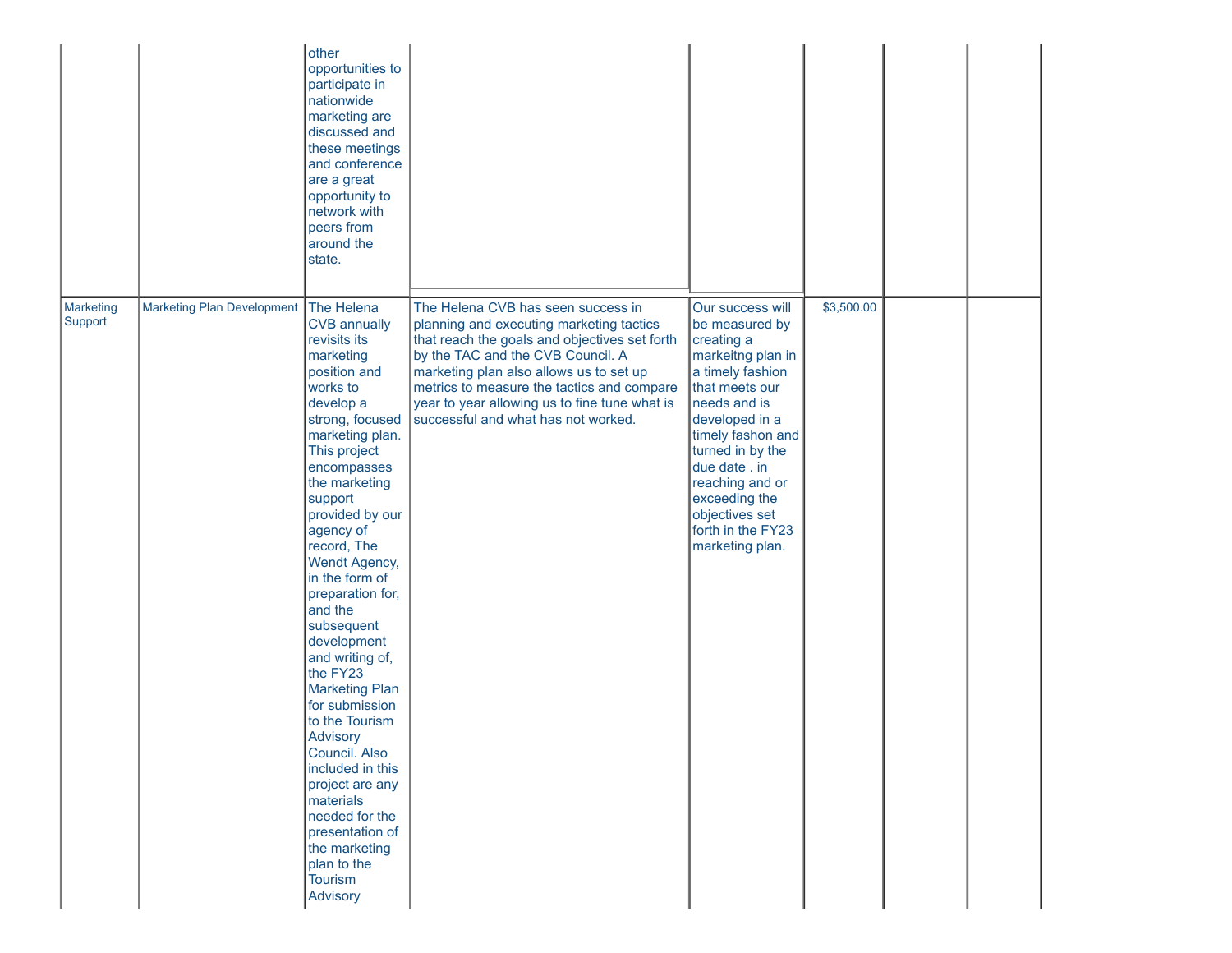|                      |                         | Council in June.<br>Our overall<br>objective is to<br>develop a<br>cohesive,<br>effective<br>marketing plan<br>to be approved<br>by the Tourism<br>Advisory<br>Council. Our<br>plan will aim to<br>increase hotel<br>occupancy and<br>revenue of<br><b>Helena hotels</b><br>by raising the<br>overall level of<br>awareness of<br>Helena's<br>historical,<br>cultural, and<br>recreational<br>attractions and<br>activities. All<br>tactics will<br>address the<br>travel decision<br>process. |                                                                                                                                                                                                                                                                                                                                                                                                                                                                                                                                                                                                                                                                                                                                                                                                                                                   |                                                                                                                                                                                       |            |  |  |
|----------------------|-------------------------|------------------------------------------------------------------------------------------------------------------------------------------------------------------------------------------------------------------------------------------------------------------------------------------------------------------------------------------------------------------------------------------------------------------------------------------------------------------------------------------------|---------------------------------------------------------------------------------------------------------------------------------------------------------------------------------------------------------------------------------------------------------------------------------------------------------------------------------------------------------------------------------------------------------------------------------------------------------------------------------------------------------------------------------------------------------------------------------------------------------------------------------------------------------------------------------------------------------------------------------------------------------------------------------------------------------------------------------------------------|---------------------------------------------------------------------------------------------------------------------------------------------------------------------------------------|------------|--|--|
| Marketing<br>Support | <b>Printed Material</b> | Helena prints a<br>dining guide<br>that gives<br>travelers and<br>tourists<br>information<br>about our local<br>dining<br>establishments<br>and breweries.<br>This piece has<br>proven to be<br>very popular to<br>our guests as<br>they now have<br>a reference in<br>their hand so<br>that they can<br>choose the<br>establishment<br>that best fits<br>their taste. The<br>most frequently                                                                                                  | This guide has become very useful to our<br>visitors as everyone needs to eat and<br>many enjoy the local breweries. This<br>helps our volunteers in answering the<br>most frequently asked question as to<br>where there is a good place to eat. The<br>guides are helpful to front desk staff at<br>hotels in directing and recommending<br>dining and brewery options in Helena. A<br>report from researchgate.net states that<br>results show that tested advertisements<br>employing premium-pricing technologies<br>convey a greater sense of uniqueness<br>and prestige than conventional<br>advertising, boost consumer attitudes<br>toward an aadvertisement as well as<br>toward the brand and enjoy higher rating<br>on measures of willingness to buy,<br>positive word of mouth, and consumer<br>willingness to pay a price premium. | Success of this<br>project will be<br>based on<br>distribution of all<br>1300 of the<br>guides and<br>feedback from<br>visitors centers<br>and businesses<br>that distribute<br>them. | \$1,900.00 |  |  |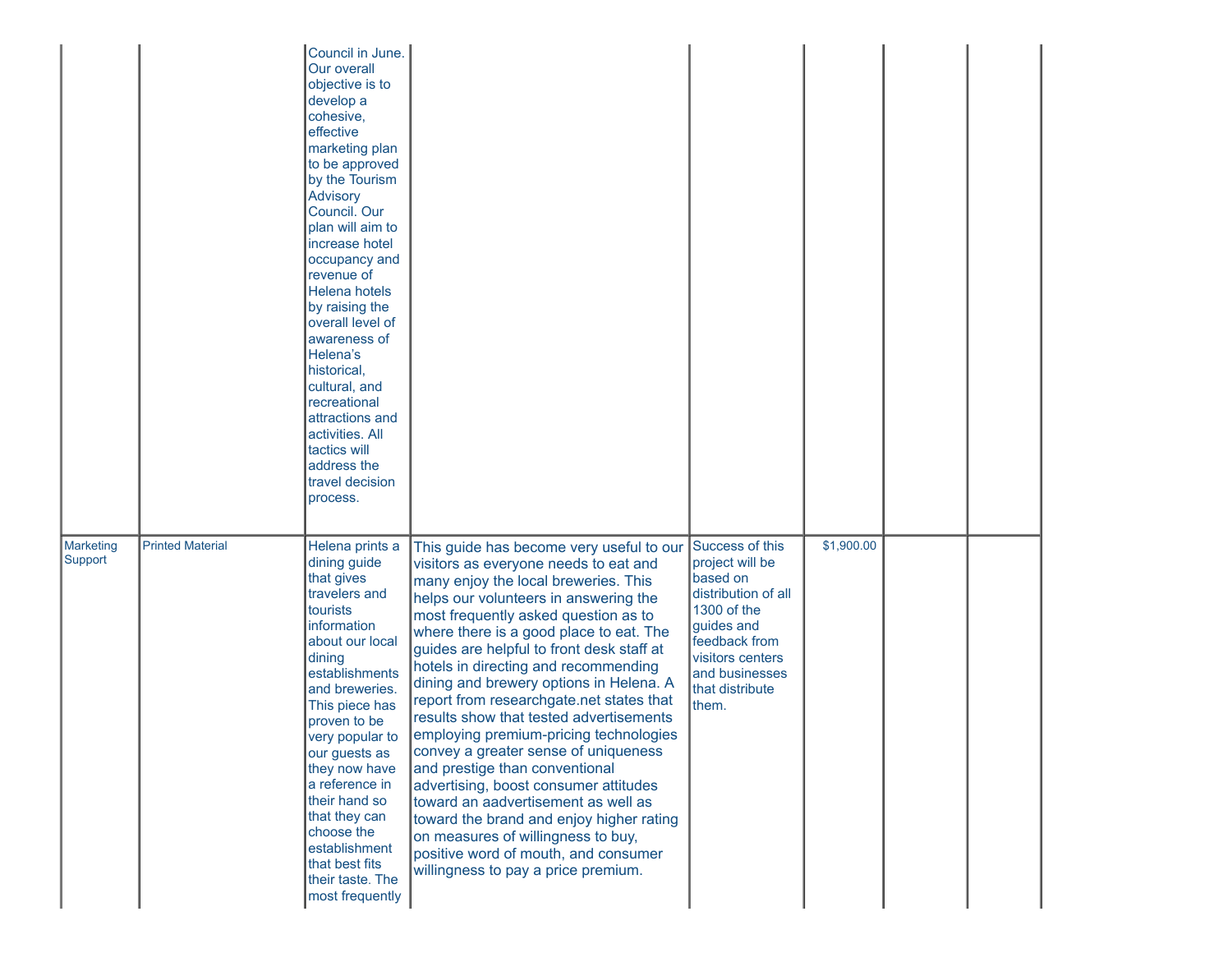|          |                            | asked question<br>at our visitors<br>centers and<br>hotel front<br>desks is,<br>"Where is a<br>good place to<br>eat?" This guide<br>is a valuable<br>tool in directing<br>visitors to our<br>local<br>restaurants and<br>breweries. This<br>guide can be<br>picked up, not<br>only at staffed<br>locations, but is<br>also available at<br>unstaffed<br>locations for<br>visitors to take<br>to help them<br>with their dining<br>choices.          |                                                                                                                                              |                                                                                                                                                                                                                                                                                                                                                                                               |            |  |  |
|----------|----------------------------|-----------------------------------------------------------------------------------------------------------------------------------------------------------------------------------------------------------------------------------------------------------------------------------------------------------------------------------------------------------------------------------------------------------------------------------------------------|----------------------------------------------------------------------------------------------------------------------------------------------|-----------------------------------------------------------------------------------------------------------------------------------------------------------------------------------------------------------------------------------------------------------------------------------------------------------------------------------------------------------------------------------------------|------------|--|--|
| Research | <b>Contracted Services</b> | <b>Smith Travel</b><br>Research<br>produces a<br>monthly "Star<br>Report." This<br>report is the<br>hotel industry<br>standard of<br>benchmarking<br>and provides<br>useful data<br>such as<br>occupancy,<br>demand, revpar,<br>and supply to<br>the Helena<br>CVB. With this<br>report, the<br>Helena CVB will<br>be able to see<br>fluctuations in<br>occupancy and<br>demand while<br>deciding what<br>months and<br>seasons the<br>CVB may need | The Smith Travel Report provides the<br>research necessary to see trends and<br>opportunities in the lodging industry and<br>across Montana. | Effectiveness of<br>this project will be<br>measured as we<br>track trends in<br>occupancy and<br>revenue collected<br>by local hotels.<br>From that, we will<br>be able to see<br>the impact we are<br>making with our<br>advertising<br>dollars. This<br>information will<br>be distributed to<br>the hotel/motel<br>association and<br>other entities<br>interested in the<br>information. | \$2,400.00 |  |  |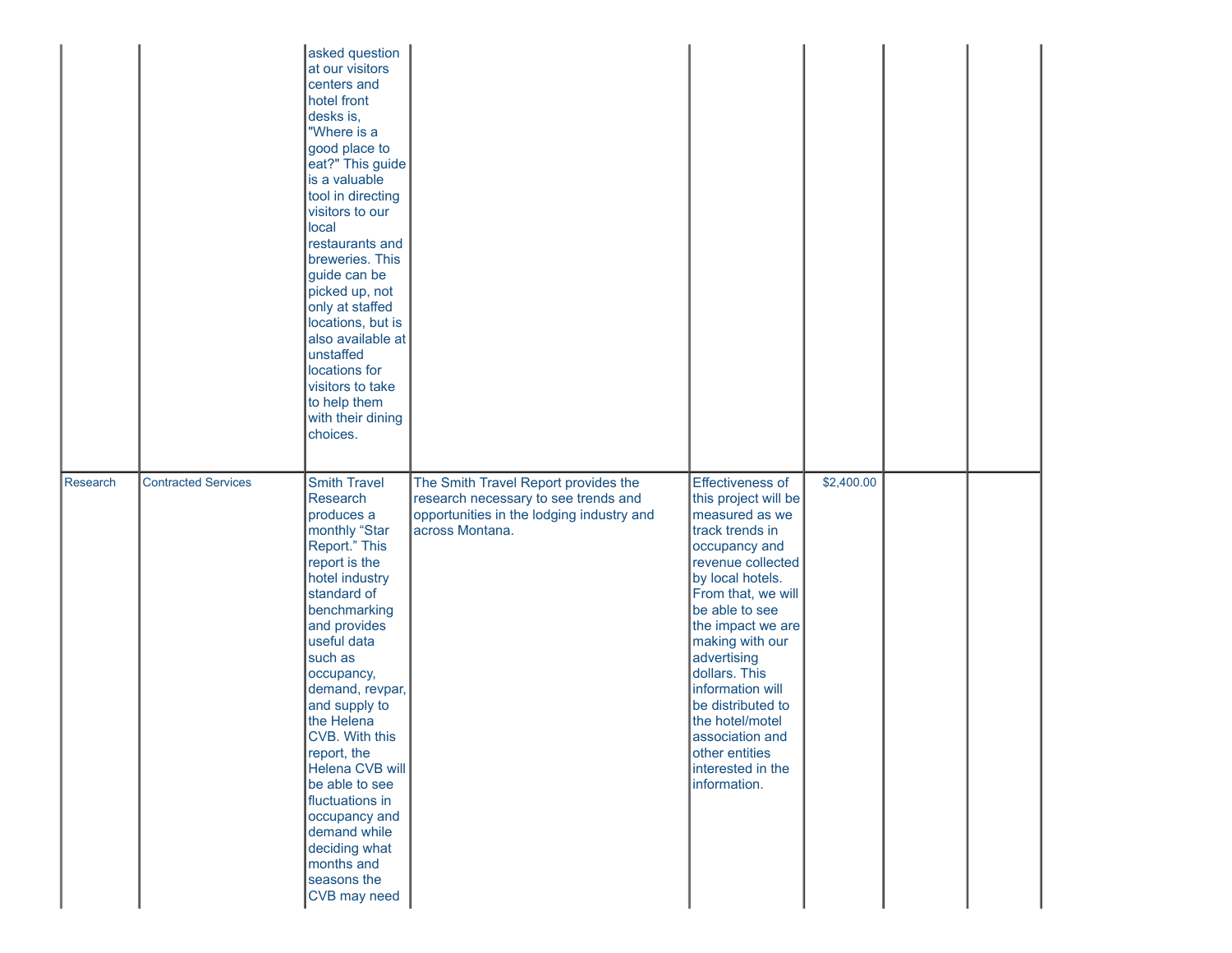|  | to market<br>differently. This<br>research will not<br>only provide us<br>with a<br>benchmark for<br>success in our<br>sales efforts,<br>but will be a<br>destination<br>management<br>tool as we look<br>at the quantity<br>of rooms and<br>evaluate our<br>occupancies in<br>our high, low,<br>and shoulder<br>seasons. |  |              |  |  |
|--|---------------------------------------------------------------------------------------------------------------------------------------------------------------------------------------------------------------------------------------------------------------------------------------------------------------------------|--|--------------|--|--|
|  |                                                                                                                                                                                                                                                                                                                           |  | \$110,000.00 |  |  |

# *Marketing Method Budget*

| <b>Marketing Segment</b> | <b>Marketing Method</b>               | <b>Bed tax funded budget</b> |
|--------------------------|---------------------------------------|------------------------------|
| Consumer                 | <b>Online/Digital Advertising</b>     | \$63,353.00                  |
| Consumer                 | Photo/Video Library                   | \$500.00                     |
| Consumer                 | <b>Print Advertising</b>              | \$11,050.00                  |
|                          |                                       | \$74,903.00                  |
| <b>Marketing Support</b> | <b>Contracted Services</b>            | \$2,400.00                   |
| Marketing Support        | Administration                        | \$22,000.00                  |
| <b>Marketing Support</b> | <b>Printed Material</b>               | \$1,900.00                   |
| Marketing Support        | Fulfillment/Telemarketing/Call Center | \$7,550.00                   |
| <b>Marketing Support</b> | <b>Joint Ventures</b>                 | \$50.00                      |
| <b>Marketing Support</b> | <b>Opportunity Marketing</b>          | \$10,050.00                  |
| <b>Marketing Support</b> | TAC/Governor's Conference meetings    | \$1,000.00                   |
| <b>Marketing Support</b> | <b>Marketing Plan Development</b>     | \$3,500.00                   |
|                          |                                       | \$48,450.00                  |
|                          |                                       | \$123,353.00                 |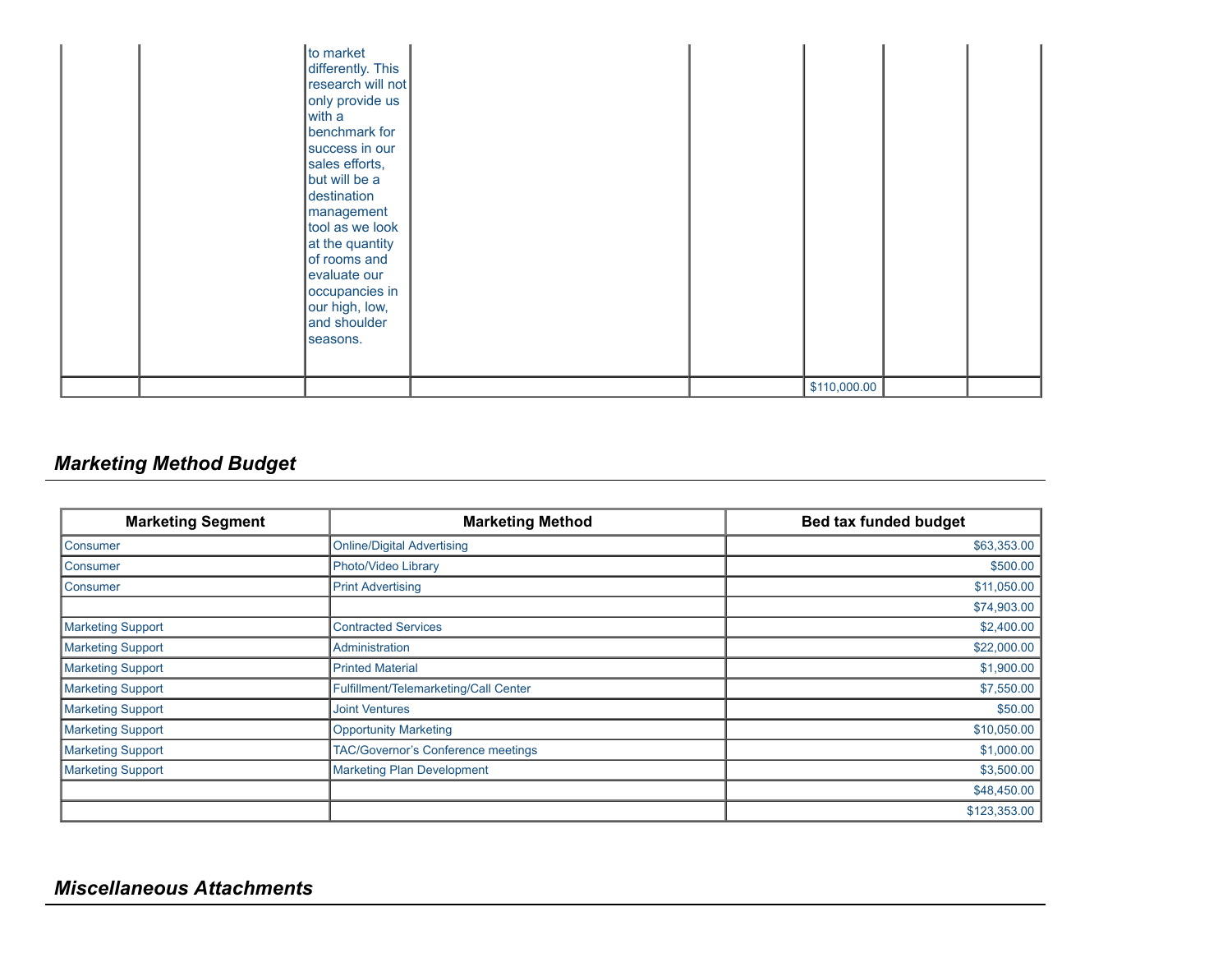**Description File Name File Size**